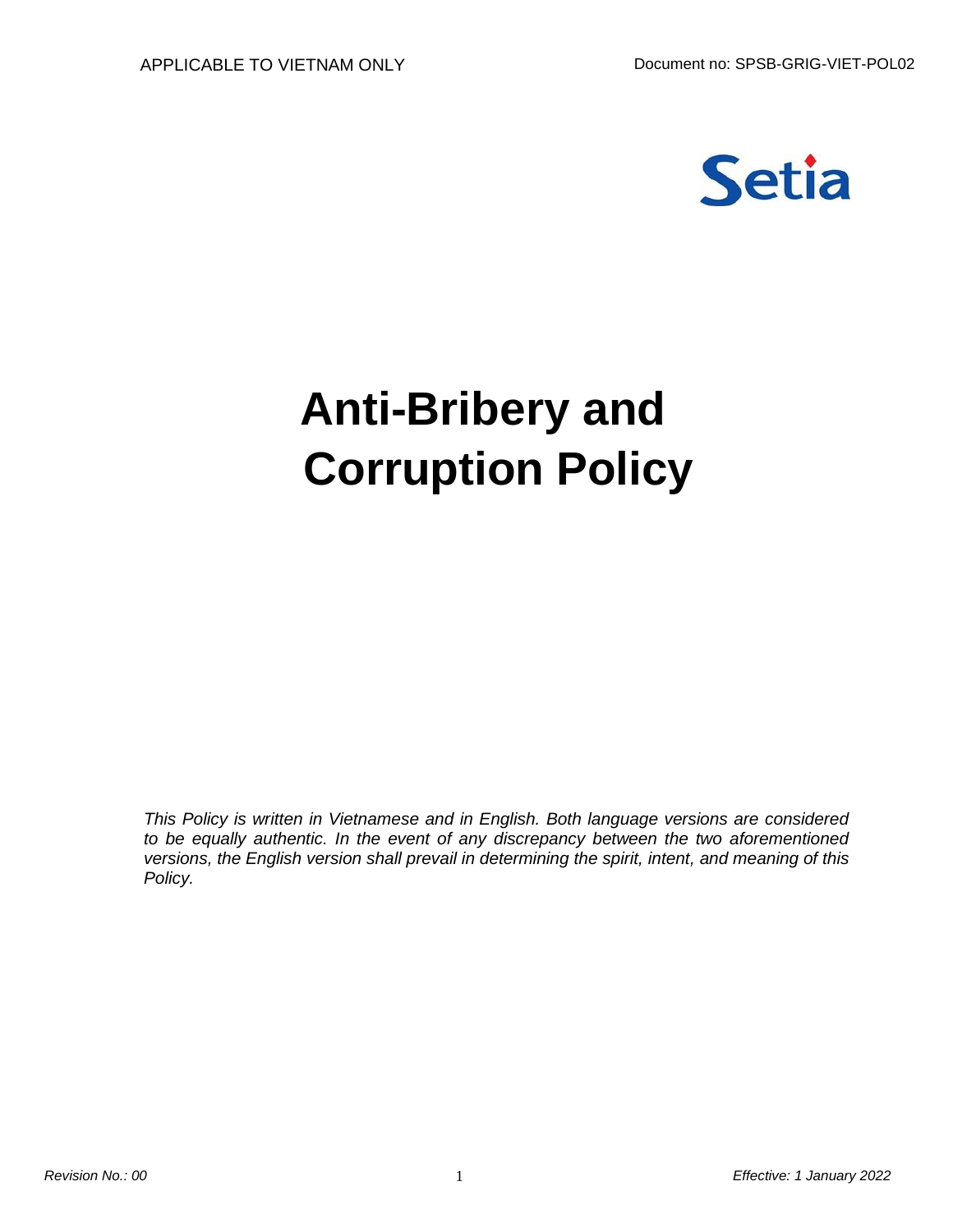## **PART I: INTRODUCTION**

### **1. S P SETIA'S ANTI-BRIBERY AND CORRUPTION POLICY**

- 1.1. Ethics, honesty and integrity are cornerstones of our approach to doing business.
- 1.2. Bribery and corruption are strictly prohibited. We take a zerotolerance approach to all forms of bribery and corruption both within S P Setia and in respect of the actions of our agents, business partners, contractors, service providers and other third parties and associated persons.
- 1.3. We are committed to upholding the highest ethical standards in our workplace and in all our business dealings and relationships wherever we operate.
- 1.4. We will conduct our business operations and activities in full compliance with the applicable anti-bribery and corruption laws of all countries in which we conduct our business.
- 1.5. The purpose of this Policy is to:
	- 1.5.1. set out our responsibilities and the responsibilities of those working for us for observing and upholding our stance against bribery and corruption; and
	- 1.5.2. provide information and guidance to those working for us on how to recognize bribery and corruption issues and the procedures for dealing with such issues.
- 1.6. This Policy should be read in conjunction with S P Setia's Code of Conduct and Business Ethics and the relevant standard operating procedures referred to in this Policy including, among others, the Whistleblowing Policy, Gifts and Hospitality Policy, Donations and Sponsorship Policy, and Third Party Engagement Policy that are implemented in Vietnam.
- 1.7. This Policy cannot provide definitive answers to every bribery related question. Instead, this Policy aims to provide you with the tools to identify potential bribery and corruption issues. When tools to identify potential bribery these issues arise, immediately contact the Integrity and Governance Unit (IGU) for further guidance.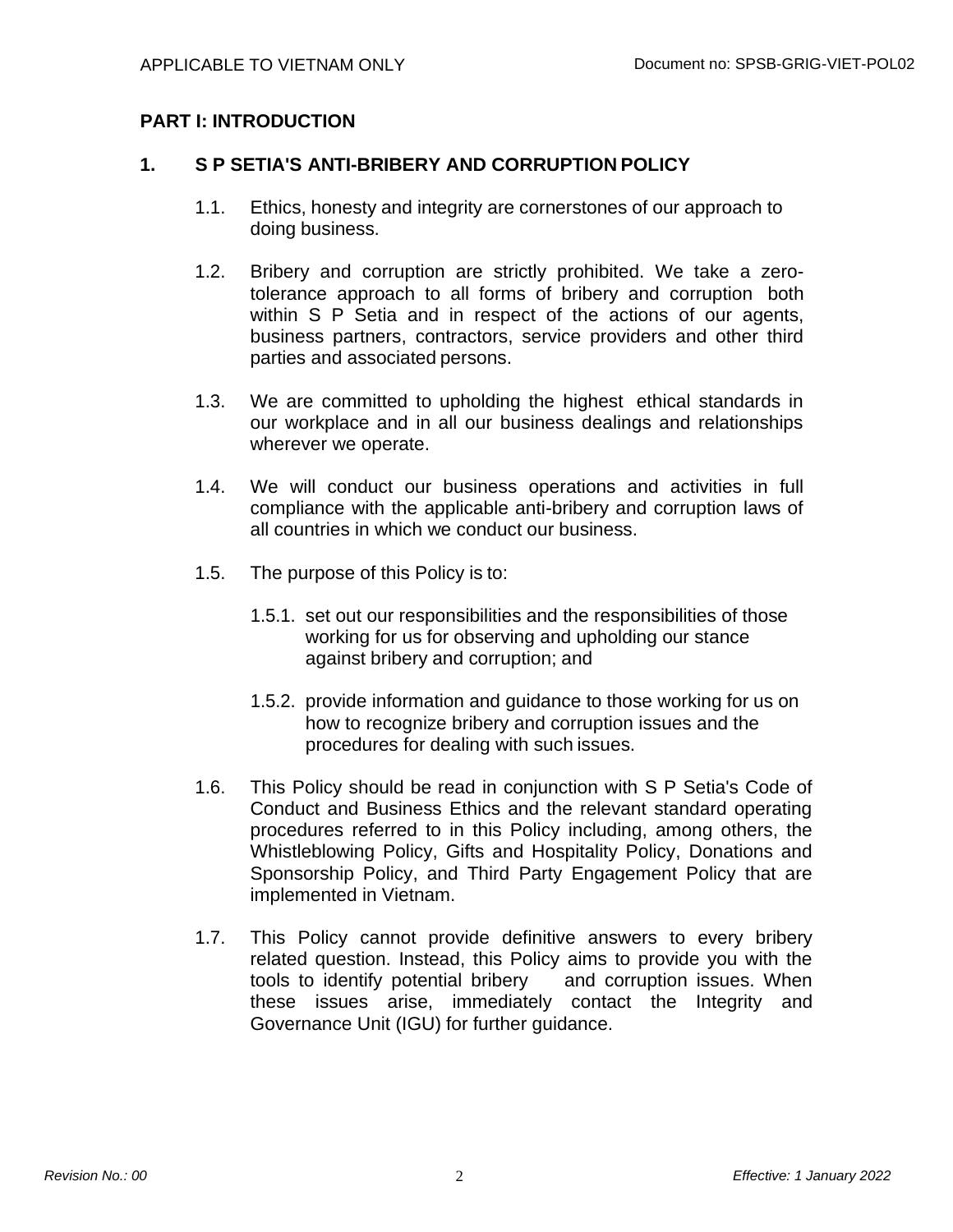## **2. DEFINED TERMS**

Unless otherwise defined herein, capitalized terms used in this Policy shall have the meaning as ascribed to such term in the Code of Conduct implemented in Vietnam. In addition, when used in this Policy, the following terms shall have the meanings as below:

- 2.1 **Director** means a Director appointed to a Board of Directors of S P Setia and in relation to Vietnam only, a Director includes (i) a member of member's council for S P Setia's presence in Vietnam in form of limited liability company, or (ii) a member of the board of management or member of the executive committee for S P Setia's presence in Vietnam in the form of joint stock company, or (iii) director or general director as appointed by S P Setia as the sole owner, or by the members' council or by the board of management of the entity in the form of limited liability company or joint stock company, respectively.
- 2.2 **Employee** means any individual working at any level or grade under the management, operation and supervision of S P Setia regardless of the name of the agreement between the parties, including officers, senior managers, trainees, secondees, agency staff, whether full-time, part-time, permanent, fixed-term or temporary.
- 2.3 **Head** means, in relation to an Employee, the head of a department, head of a business unit, Director, General Director, and where applicable as the context may require, a Divisional General Manager, an Executive Vice President, a Senior Executive Vice President, Chief Operating Officer or Chief Executive Officer, Chief Operating Officer of S P Setia or Chief Executive Officer of S P Setia, within the Employee's reporting line.
- 2.4 **Integrity and Governance Unit** or **IGU** means the integrity and governance unit of S P Setia and further details of its establishment are set out in the Whistleblowing Policy.
- 2.5 **Public Official** means an individual who: (i) holds a legislative, administrative or judicial position of any kind; or (ii) who performs public duties or exercises a public function for or on behalf of a country or territory (or subdivision thereof) or for any public agency or enterprise (including government linked companies and enterprises, and state-owned or state-controlled companies and enterprises); or (iii) is an official or an agent of a public international organisation (such as the United Nations or similar body).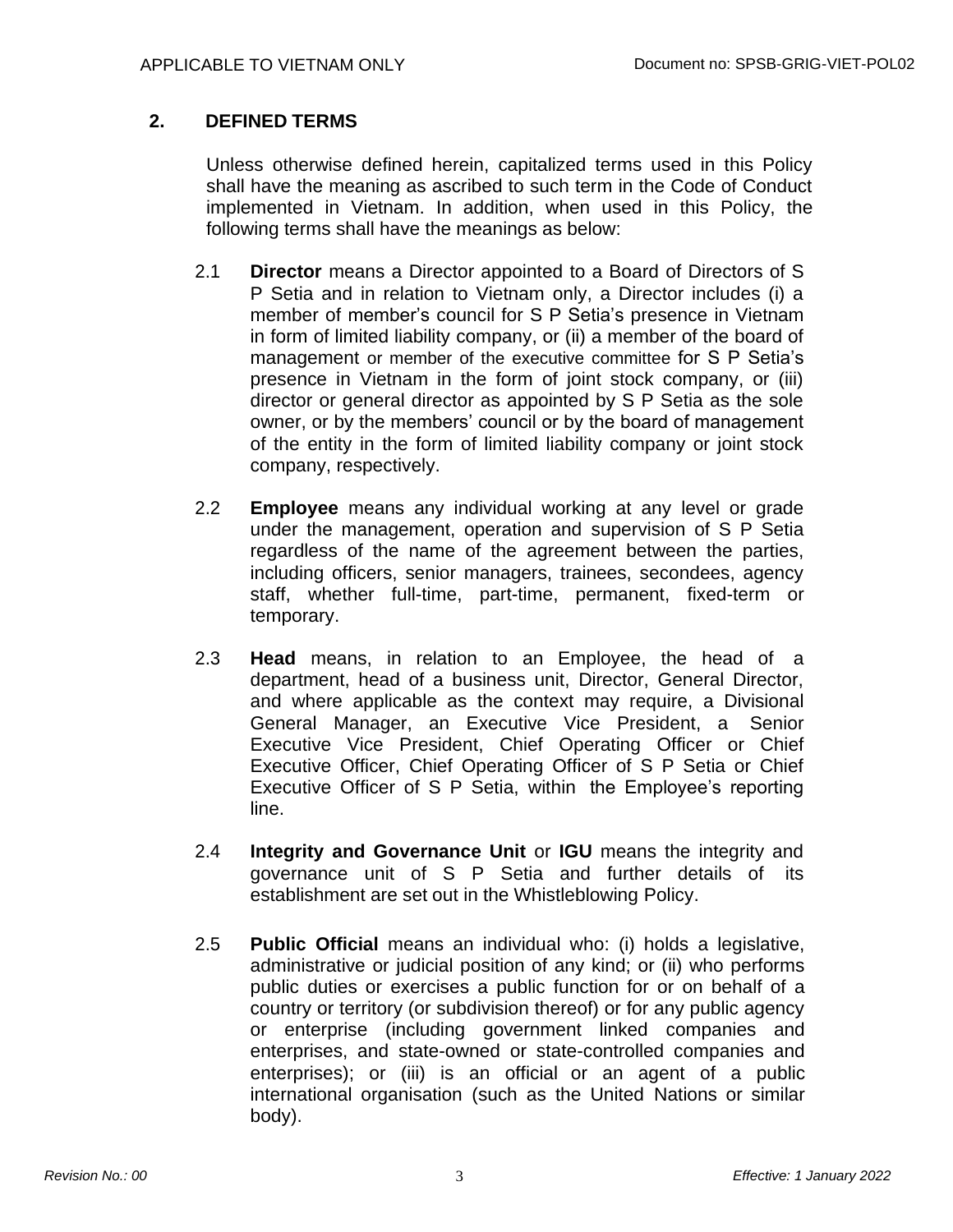- 2.6 **S P Setia** means S P Setia Berhad and its subsidiaries and any business entity which is directly or indirectly (i) wholly or majority owned; or (ii) controlled; or (iii) managed by S P Setia Berhad, details of which are available at: [https://www.spsetia.com/en](https://www.spsetia.com/en-us/corporate/business-performance/investor-relations)[us/corporate/business-performance/investor-relations.](https://www.spsetia.com/en-us/corporate/business-performance/investor-relations)
- 2.7 **Third Party / Third Parties** includes anyone who at any time performs (or who is intended to perform) services for or on behalf of any entity in S P Setia, including anyone who is engaged (by contract or otherwise) or paid to represent any entity in S P Setia such as suppliers, distributors, business contacts, agents, representatives, intermediaries, middlemen, introducers, sponsors, consultants, contractors, advisers, and potentially Public Officials.

## **3. WHO IS COVERED BY THE POLICY?**

- 3.1 This Policy applies to all Employees, Directors and Third Parties wherever located.
- 3.2 Employees, Directors and Third Parties are expected, as part of their normal duties, to do the following:
	- 3.2.1 familiarize themselves with and comply with the Policy and any policy and procedures which apply to their jobs issued by S P Setia as amended from time to time;
	- 3.2.2 participate in any anti-corruption training provided by S P Setia; and
	- 3.2.3 immediately report any actual or suspected bribe, allegation of bribery made or offered by a Third Party, Public Official, an Employee or a Director, or breaches of policies and procedures which come to their attention to their Heads or in accordance with the Whistleblowing Policy.
- 3.3 In this Policy, any reference to "you" or "your" means any person subject to this Policy.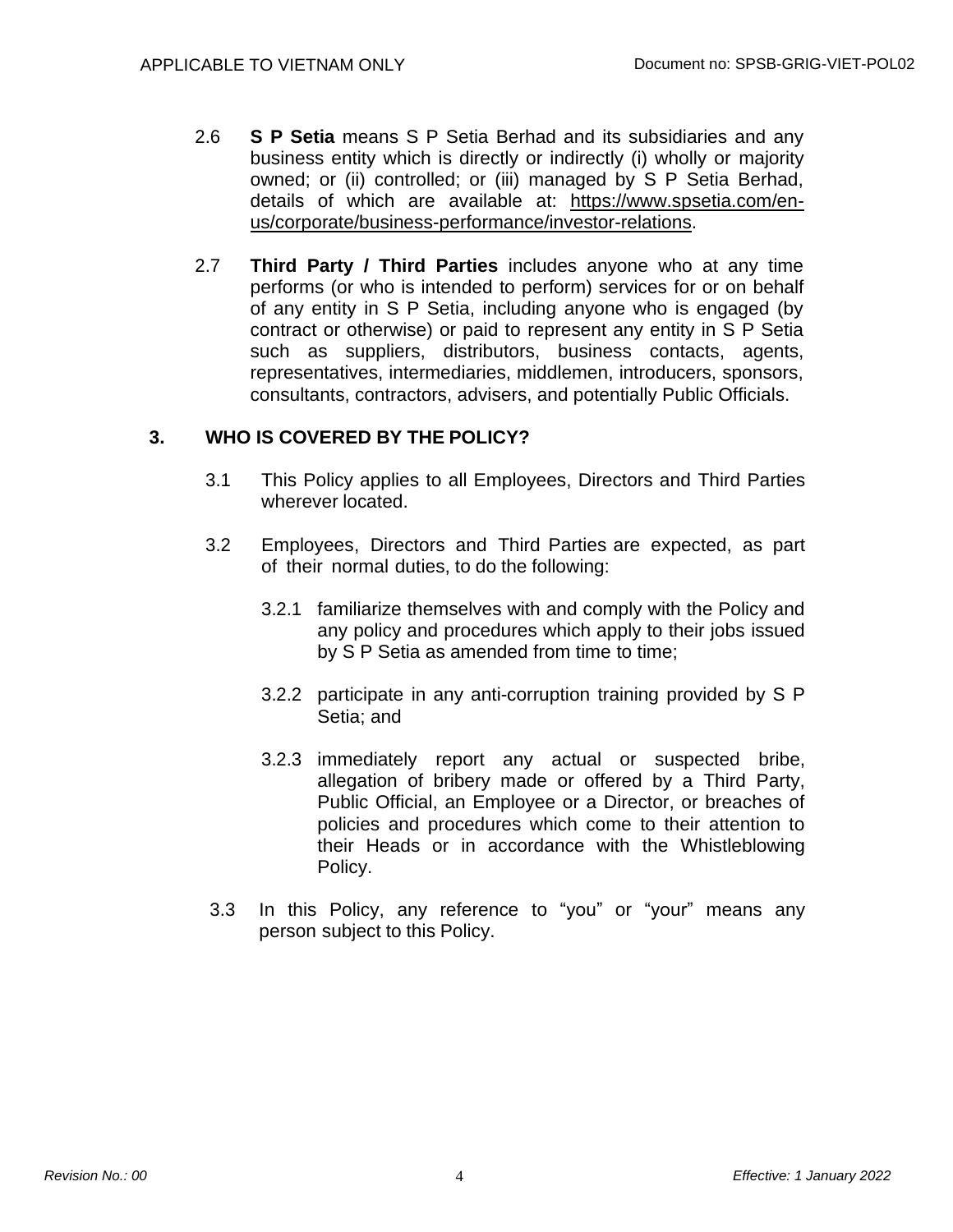## **4. WHO IS RESPONSIBLE FOR THE POLICY?**

- 4.1 The Board of Directors continues to lead S P Setia's anti-bribery and corruption efforts and has overall responsibility for ensuring this Policy complies with S P Setia's legal and ethical obligations. The Board of Directors will provide the necessary leadership, resources and active support for management's implementation of this Policy.
- 4.2 The IGU has primary and day-to-day responsibility for implementing and overseeing this Policy, and for monitoring its use and effectiveness. The IGU shall regularly report to the Risk Management Committee and ultimately the Board of Directors concerning the implementation and effectiveness of this Policy.
- 4.3 The Chief Risk, Integrity and Governance Officer (**CRIGO**) is responsible for reviewing the adequacy of this Policy and regularly reporting on its implementation and matters arising thereunder to the Risk Management Committee and ultimately the Board of Directors of S P Setia, taking into account relevant developments and evolving international laws and industry standards. The CRIGO will oversee the development, maintenance and testing of S P Setia's anti-corruption standards and procedures designed to evaluate and improve their effectiveness.
- 4.4 Every Employee of S P Setia, Director and any Third Party acting on behalf of S P Setia are responsible for understanding the Policy. All queries regarding this Policy's interpretation and when and how the rules apply in a given situation should be directed to the IGU.
- 4.5 Management at all levels are responsible for ensuring that those reporting to them are made aware of and understand this Policy and are given adequate and regular training on it. The nature and frequency of the training will vary depending on the role of the individual and the likelihood that such person or entity will be exposed to corruption issues. All Employees must ensure that they complete any anti-corruption training that they are required to undertake as directed by S P Setia's Board of Directors and management, from time to time.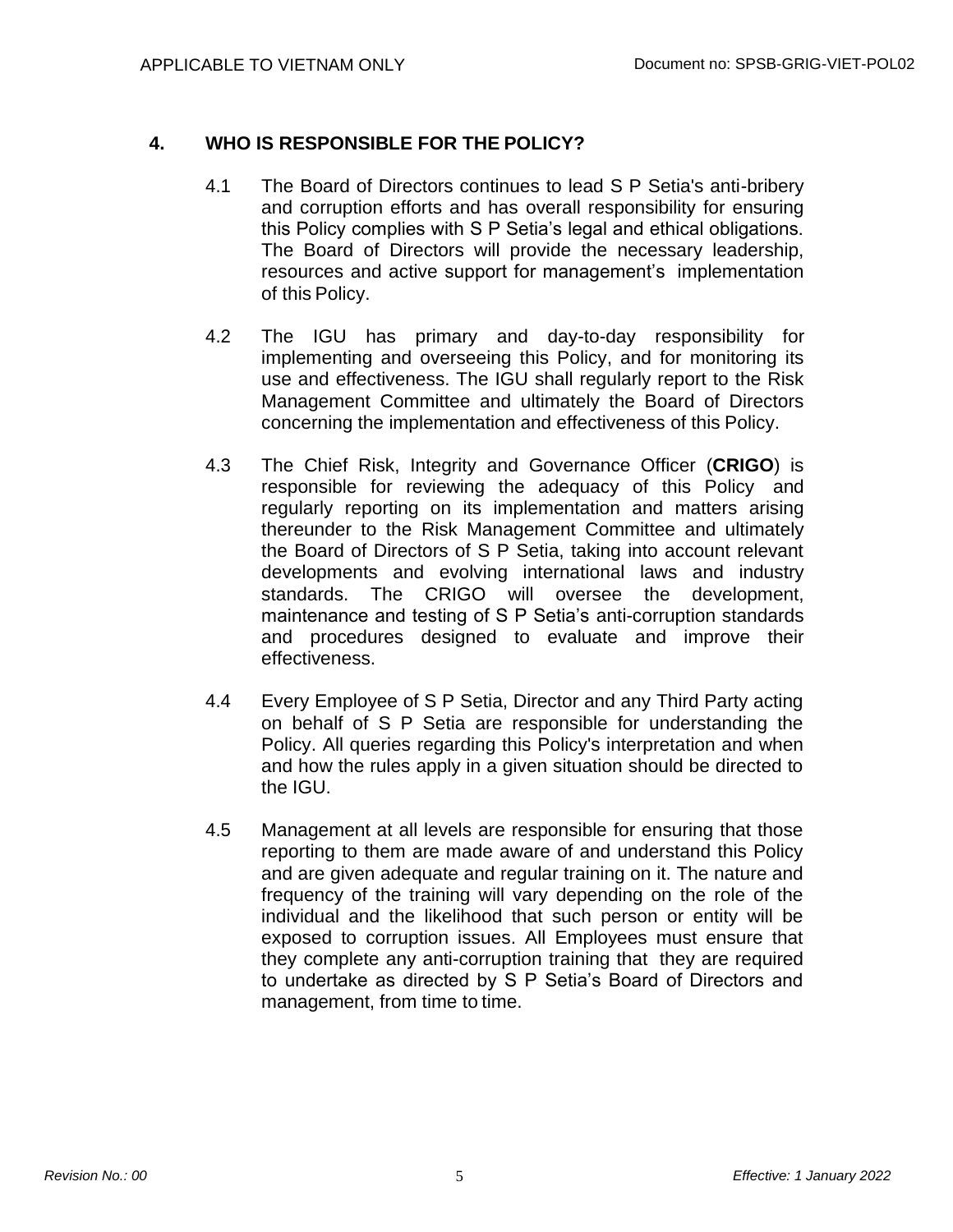## **5. WHAT IS BRIBERY?**

- 5.1 Bribery is the direct or indirect giving, promising, offering, receiving, agreeing to receive, requesting or accepting of any advantage or thing of value to or from any person in order to influence them (whether corruptly or improperly or otherwise), or another person in the exercise of their duty (or any other activity closely associated with exercise of their duty), or to be so influenced, or to retain, secure or reward an improper benefit (**Bribery)**. The advantage may include loans, gifts, entertainment, charitable contributions, offers of employment, airline tickets, vouchers, sponsorship, favours or other non- material interest, examples of which include offering to reward through titles and awards; election, appointment of positions; raising test scores; promising to allow to graduate, enrollment at schools, attending competitions, participating in performances abroad; sexual bribery.
- 5.2 Employees, Directors and Third Parties must not engage in Bribery in any form and must avoid any conduct that creates even the appearance of Bribery occurring.
- 5.3 An example of giving a bribe would be you offering the representative of a potential customer or a Public Official tickets to a prestigious golf tournament, in return for providing business or for granting a government project to S P Setia. In this example you would be committing an offence as you are making the offer to gain a commercial and contractual advantage. S P Setia may also be found to have committed an offence because the offer has been made to obtain business for S P Setia (whether or not S P Setia is aware of the bribe). It may also be an offence for the representative of the potential customer or Public Official to accept your offer.
- 5.4 An example of receiving a bribe would be where a consultant offers one of your family members a job, in return for you instructing the consultant on a S P Setia project. In this example, it is an offence for you to accept that offer and it is also an offence for the consultant to make that offer.
- 5.5 Please remember that the recipient of the bribe need not be the person who has agreed to help the person paying the bribe (as the above example in paragraph 5.4 illustrates).
- 5.6 Particular care should be exercised when dealing with Public Officials, especially in countries where Bribery is a known problem. The Bribery of Public Officials is treated very seriously by the authorities in all countries we operate in.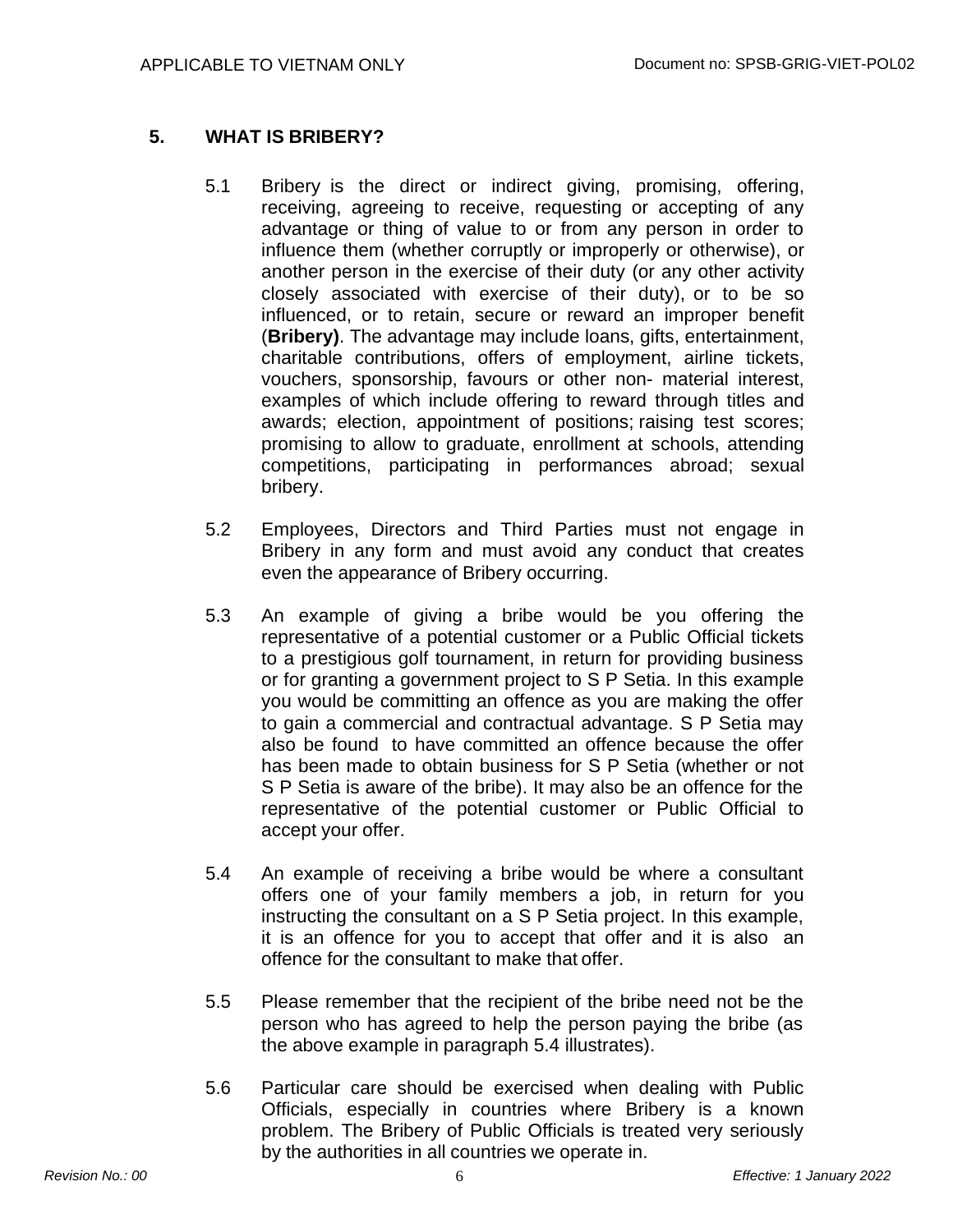## **6. PENALTIES FOR BRIBERY**

- 6.1 In most countries, Bribery is a serious offence under local law. For instance, in Malaysia, Bribery is punishable by heavy fines and individuals may face imprisonment. Any conviction for Bribery in Malaysia or another country will also cause serious reputational damage to S P Setia and may severely damage S P Setia's business.
- 6.2 Bribes given or offered by any person carrying out services for S P Setia in order to retain business (or an advantage in the conduct of business) for S P Setia may result in S P Setia being convicted of an offence of failing to prevent that bribery, whether or not S P Setia knew of the existence of the bribe.
- 6.3 Non-compliance with this Policy may result in severe criminal or civil penalties which will vary according to the offence and which could include imprisonment. Anyone acting in contravention of this Policy may also face immediate disciplinary action up to and including termination for cause in accordance with applicable laws and the Internal Labor Rules.
- 6.4 S P Setia will also inform and work with the relevant local authorities in relation to any case of Bribery committed by an Employee, Director, Third Party or Public Official.
- 6.5 The IGU shall be responsible for investigating allegations of Bribery by Employees and, where possible, Third Parties and taking appropriate steps in response, such as the engagement of external consultants for any such investigations.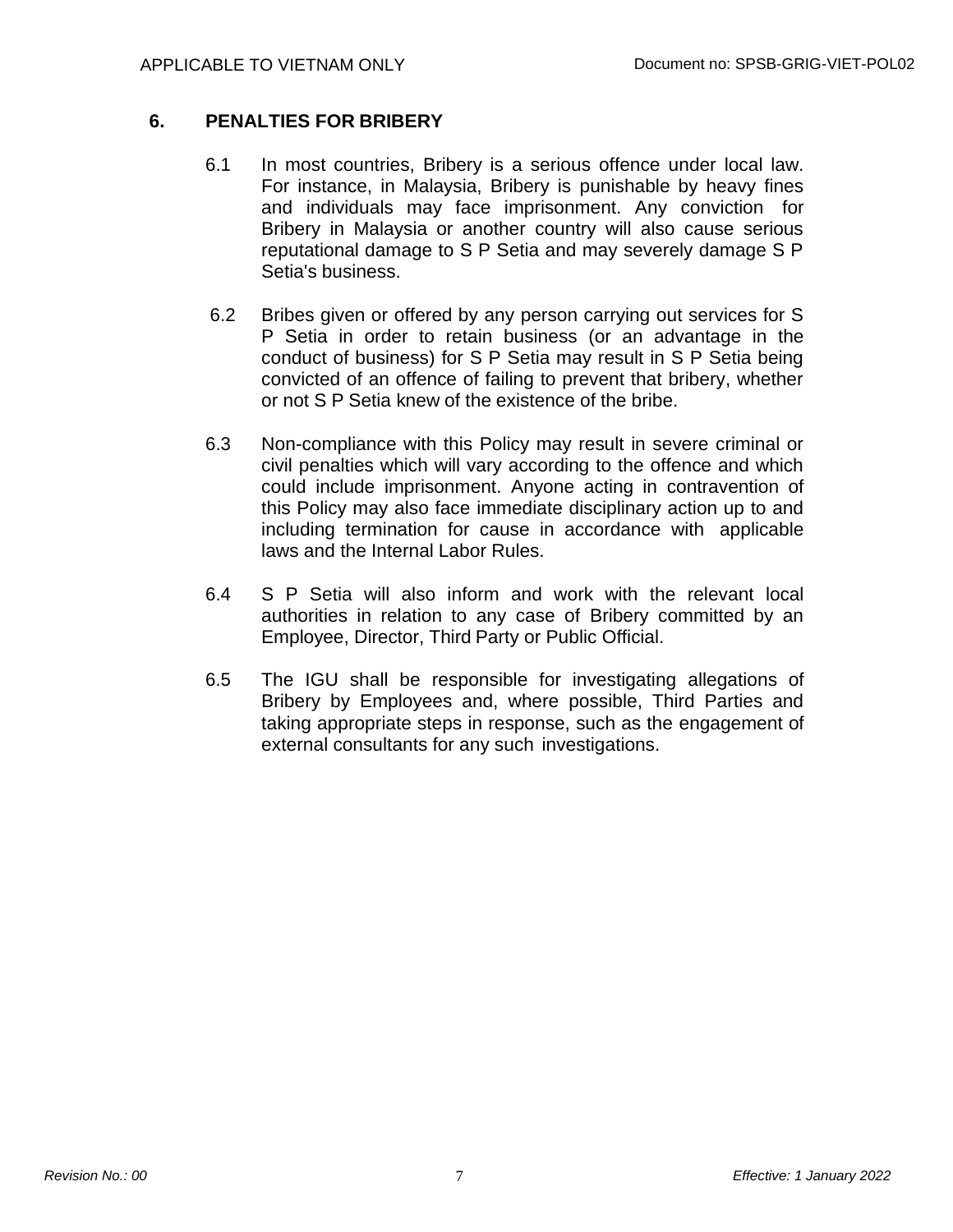## **PART II: RISK AREAS**

#### **7. RISK AREAS AND S P SETIA'S RESPONSE**

- 7.1. S P Setia has conducted a risk assessment of S P Setia's exposure to bribery risks and S P Setia has a Risk Management Policy, a Code of Conduct and Business Ethics, standard operating procedures and staff training programmes to manage those risks.
- 7.2. The potential risk areas for S P Setia include:
	- 7.2.1 Engagement of Third Parties;
	- 7.2.2 Interaction with Public Officials;
	- 7.2.3 Sponsorship and donations;
	- 7.2.4 Gifts and hospitality;
	- 7.2.5 Facilitation payments and kickbacks;
	- 7.2.6 Financial books and records, and internal controls; and
	- 7.2.7 Recruitment.
- 7.3 We summarise S P Setia's policy in respect of the potential risks highlighted above in the following section.

#### **8. THIRD PARTIES**

- 8.1 All dealings with Third Parties shall be carried out with the highest ethical standards and shall comply with all relevant laws and regulations in Malaysia or in the relevant country. Employees and Directors must not circumvent S P Setia's policies and procedures by using a Third Party to do what S P Setia may not do itself.
- 8.2 Payments to a Third Party, when it is known or believed that there will be a resulting bribe to a Public Official, an individual, or any entity, are prohibited.
- 8.3 We must ensure that we know all Third Parties whom we engage and that adequate due diligence checks have been carried out on these Third Parties.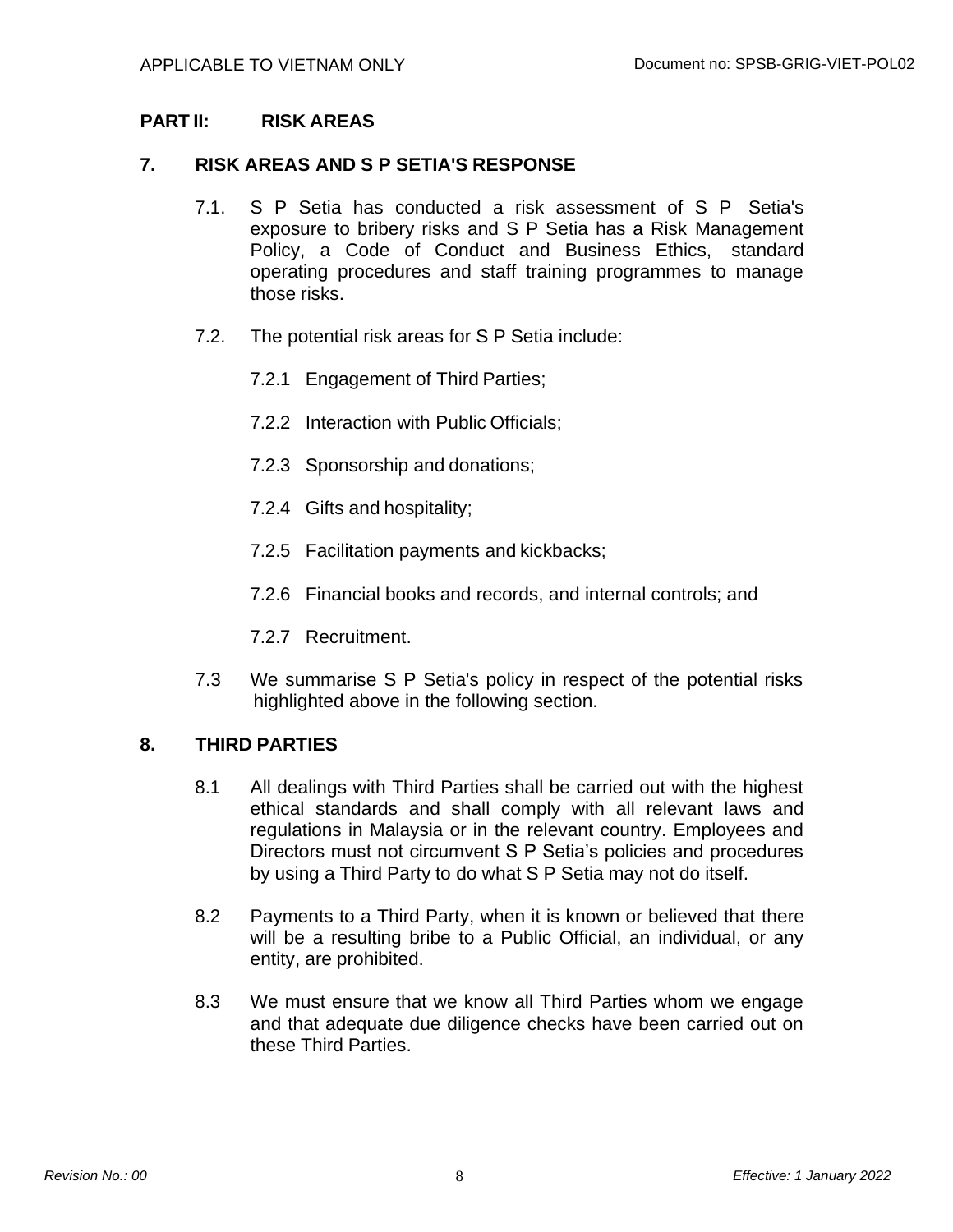- 8.4 Prior to S P Setia retaining or entering into a transaction that involves a Third Party or involves other circumstances where there may be a concern about compliance with Malaysian or applicable local anti-bribery laws, S P Setia shall conduct an appropriate "risk-based due diligence" review to assure S P Setia that the Third Party is a legitimate and trustworthy individual, company or enterprise that will comply with anti-bribery laws and this Policy and that other potential corrupt practices concerns are properly reviewed. Please refer to the Third Party Engagement Policy for more detailed guidance.
- 8.5 We expect that all Third Parties share our values and ethical standards and, in particular, comply with this Policy. Relationships with Third Parties must be appropriately documented using approved terms and conditions that may include obligations to comply with and a right to terminate for breach of anti-corruption laws and/or this Policy, prohibitions against making or receiving any bribes on S P Setia's behalf, anti-corruption related representations and warranties, requirements to keep proper books and records and the right to conduct audits of the books and records.
- 8.6 In particular, S P Setia will take measures reasonably within its power to ensure that:
	- 8.6.1 Any payment made to a Third Party represents no more than the amount outlined in the written agreement with the Third Party and is an appropriate remuneration for legitimate services rendered by such Third Party;
	- 8.6.2 No part of any such payment is passed on by the Third Party as a bribe or is otherwise in contravention of applicable laws or this Policy;
	- 8.6.3 It maintains a record of the names and contract terms for all Third Parties who are retained by it in connection with transactions with Public Officials; and
	- 8.6.4 The activities of the Third Party are monitored to ensure that there is no breach of the applicable laws or this Policy.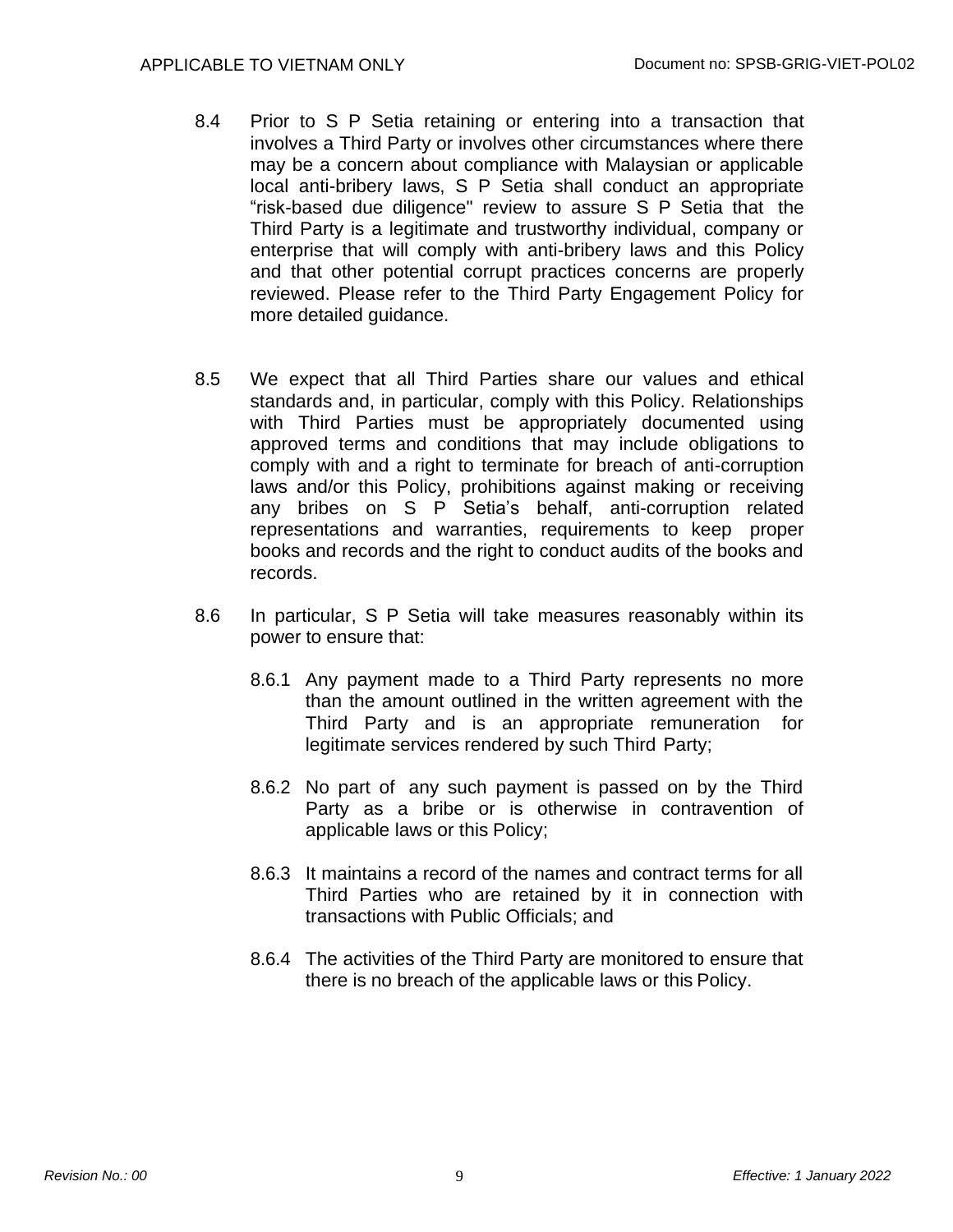## **9. INTERACTION WITH PUBLIC OFFICIALS**

- 9.1 In the normal course of S P Setia's business, meetings may be arranged with Public Officials (in Malaysia or in other countries).
- 9.2 All meetings with Public Officials must be held in an open and transparent manner so as to avoid any perception of corrupt behaviour being created. All meetings with Public Officials must be properly minuted and the meeting minutes must be filed and signed appropriately by the respective authorized signatories. Any meeting minutes must be carefully checked beforehand for any factual errors. In any case, it is very important to ensure that the meeting minutes details the entire meeting.
- 9.3 As a general rule, Public Officials shall not be engaged by S P Setia to provide S P Setia with services where such Public Officials, by their appointment or nature of their duties, have influence over any transaction and/or development undertaken by S P Setia or is in a position of conflict of interest. If a Public Official has relevant expertise that is required by S P Setia, and provided that the Public Official is not in a position to influence, and is not in conflict of interest, in respect of S P Setia's transaction and/or development, the IGU should be consulted on such engagement. The engagement or appointment of any Public Officials to provide services to or for and on behalf of S P Setia, should be tabled through the Risk Management Committee and approved by the Board of Directors of S P Setia Bhd.
- 9.4 Payment or reimbursement of any business expenditures, whether reasonable or otherwise, to Public Officials is prohibited.

#### **10. SPONSORSHIPS & DONATIONS**

10.1 S P Setia may make charitable donations. However those donations must be ethical and legal under Malaysian law and/or the relevant local laws (where applicable). Please refer to the Donations and Sponsorship Policy for more detailed guidance.

#### **11. GIFTS AND HOSPITALITY**

11.1 Excessively lavish or otherwise inappropriate gifts and/or hospitality may constitute Bribery. Please refer to the Gifts and Hospitality Policy for more detailed guidance.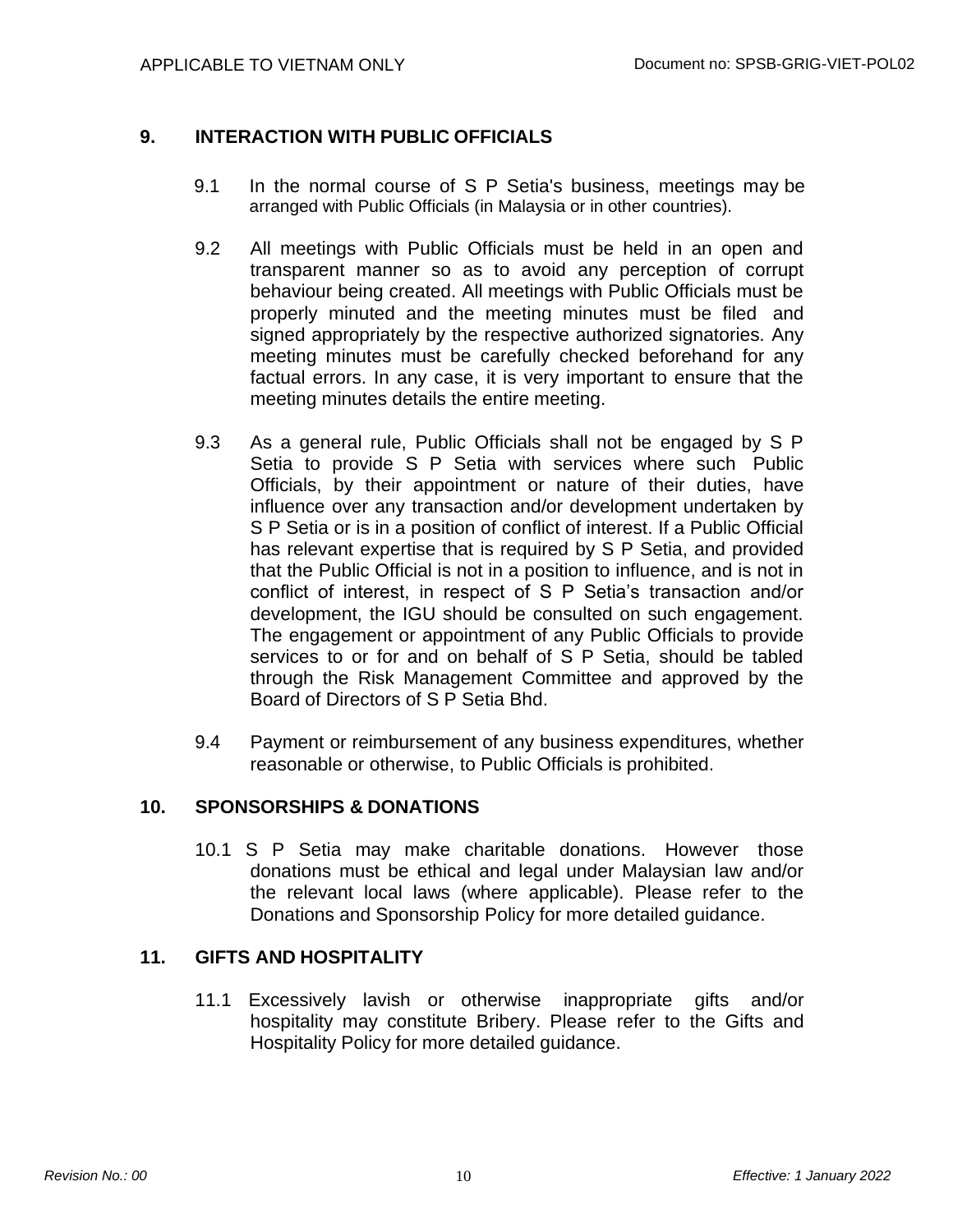#### **12. FACILITATION PAYMENTS & "KICKBACKS"**

- 12.1 **Facilitation payments** are typically small, unofficial payments made to secure or expedite a routine task or service by a Public Official or other person to which an individual or company is otherwise legally entitled (such as speeding up the processing of a visa application).
- 12.2 "**Kickbacks**" are typically payments made in return for a business favour or advantage.
- 12.3 Facilitation payments and "kickbacks" are corrupt payments and it is S P Setia's policy that they shall not be made or accepted.
- 12.4 If you are asked to make a facilitation payment on S P Setia's behalf, you must immediately report the incident (in writing) to the IGU. All requests for facilitation payments must be reported in this manner. If you face an extortion demand that involves explicit or implicit threats to your personal safety and you have a reasonable belief that you are in imminent jeopardy of serious bodily harm or loss of liberty and no other prudent alternative is available, you may make payments which would otherwise be prohibited. In such circumstances:
	- 12.4.1 You should always record in S P Setia's books and records the details including the reason for the payment, the date of the payment and the identity of the recipient.
	- 12.4.2 You should report the extortion payment as quickly as reasonably practicable to the IGU to determine the action to be taken.
- 12.5 You must avoid any activity that might lead to, or any activity that may suggest, that a facilitation payment or kickback will be made or accepted by S PSetia.

#### **13. FINANCIAL BOOKS AND RECORDS, AND INTERNAL CONTROLS**

- 13.1 S P Setia maintains detailed and accurate books and records and maintains a system of internal controls that ensures accountability for all of S P Setia's funds and assets. S P Setia will maintain and make available for inspection accurate books and records, in reasonable detail, that accurately and fairly document all financial transactions, risk assessments and due diligence.
- 13.2 Books and records include: accounts, correspondence, invoices, memoranda, tapes, discs, papers, books and other documents or transcribed information of any type.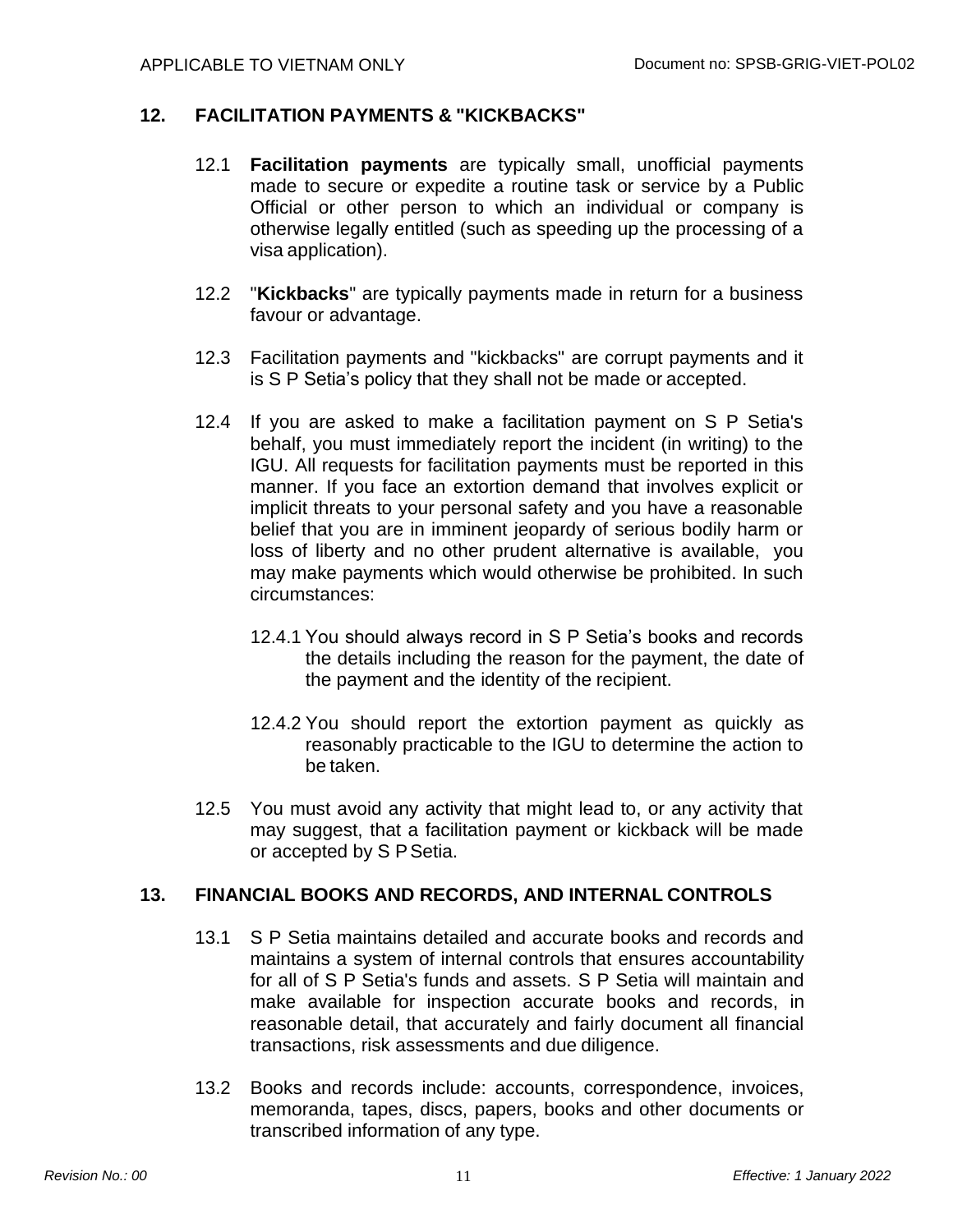- 13.3 All transactions must be truthfully reported pursuant to the relevant regulations, policies and/or standard operating procedures, as the case may be. Compliance will be monitored by Group Internal Audit.
- 13.4 No payments may be made without correct supporting documentation and in particular any "off-the books" payments or other fraudulent practices: such as falsifying books and records to disguise or cover up payments, payment of false or fraudulent invoices, miscoding of the general ledger or falsifying expenses reports (particularly to hide improper payments) are contrary to this Policy and are prohibited.
- 13.5 Please refer to the relevant standard operating procedures for more detailed guidance on the limited scenarios where cash is permitted to make payments which are small in value.

### **14. RECRUITMENT PROCEDURES**

- 14.1 While there is no absolute prohibition on hiring persons recommended by others, hiring decisions ought not be based on S P Setia's business transactions. Offers of employment should not be given in exchange for any benefit to be received by S P Setia, and Employees or Directors should not offer employment in order to seek any advantage in any business activity.
- 14.2 In accordance with that procedure, all new recruits must be subject to the prescribed pre-employment screening procedures.
- 14.3 The Head of Group Human Resources and all Group Human Resources staff responsible for recruitment must ensure that all pre-employment screening procedures have been concluded satisfactorily before any offer of employment is made.
- 14.4 All existing employees and Directors of S P Setia (at the date of this Policy) should be subject to appropriate due diligence checks as part of S P Setia's risk assessment.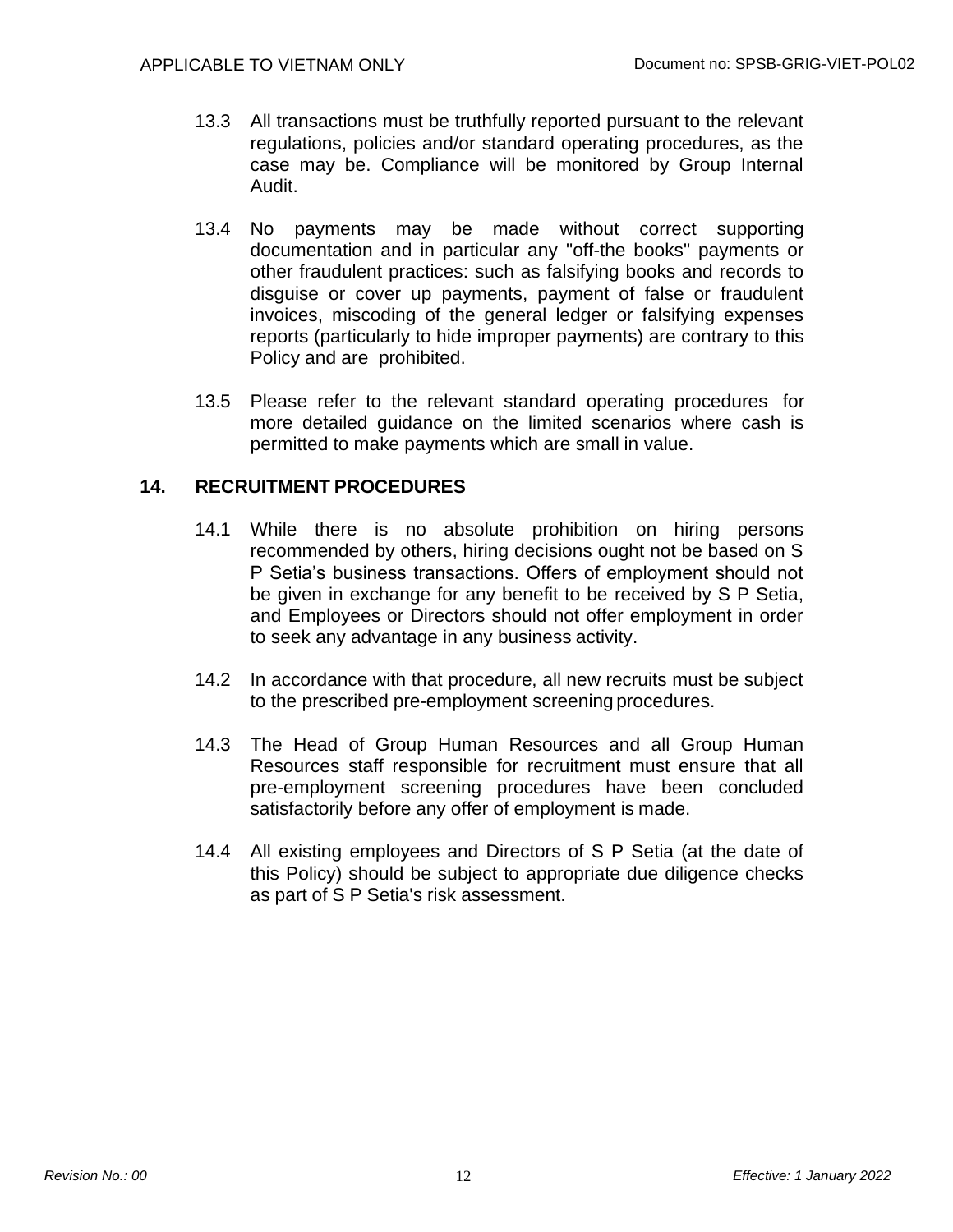## **PART III: YOUR RESPONSIBILITIES**

#### **15. YOUR RESPONSIBILITIES**

- 15.1 You must ensure that you read, understand and comply with this Policy and the relevant standard operating procedures.
- 15.2 You are required to avoid any activity that might lead to, or suggest, a breach of this Policy.
- 15.3 You must notify your Head or the IGU as soon as possible if you genuinely believe or suspect that a breach of this Policy has occurred, or may occur in the future.
- 15.4 You should be vigilant of the warning signs of Bribery (referred to here as "red flags"), set out in Schedule 1 to this Policy.
- 15.5 The prevention, detection and reporting of Bribery are the responsibility of all those working for S P Setia or under S P Setia's control.
- 15.6 It is a disciplinary offence for you to not comply with the terms of this Policy.

#### **16. HOW TO RAISE A CONCERN**

- 16.1 You should raise concerns about any occurrence or genuine suspicion of misconduct or violation of this Policy at the earliest possible stage by reporting any occurrence or suspicion immediately in writing to the IGU. Please refer to the Whistleblowing Policy for more detailed guidance. Such reports may then be escalated by the IGU to the Risk Management Committee, and ultimately the Board of Directors, as appropriate.
- 16.2 If you are unsure whether a particular act constitutes Bribery, or if you have any other queries, these should be raised with your Head or the IGU.
- 16.3 Once you have reported a suspicion or concern the matter should not be discussed with any person other than those responsible for investigating it until otherwise notified or the information is made public.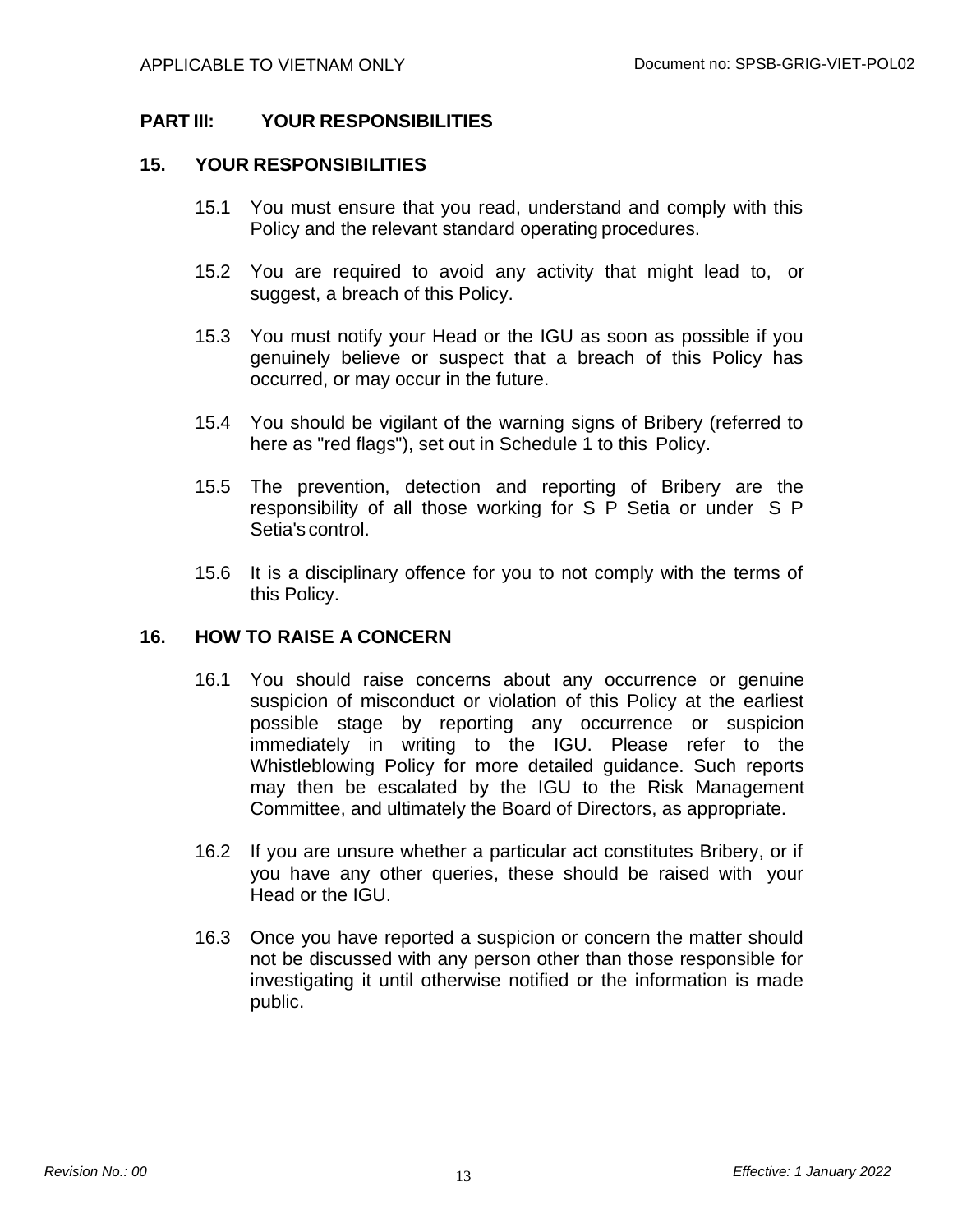#### **17. PROHIBITION AGAINST RETALIATION -— PROTECTION FOR THOSE REPORTING BRIBERY**

- 17.1 We understand that persons who refuse to accept or offer a bribe, or those who raise concerns or report another's wrongdoing, are sometimes worried about possible repercussions.
- 17.2 All reports of wrongdoing or improper conduct will be treated in confidence and persons making such reports in good faith and on the basis of genuine concerns will be protected from retaliation, victimization and other adverse treatment. Please refer to the Whistleblowing Policy for more detailed guidance.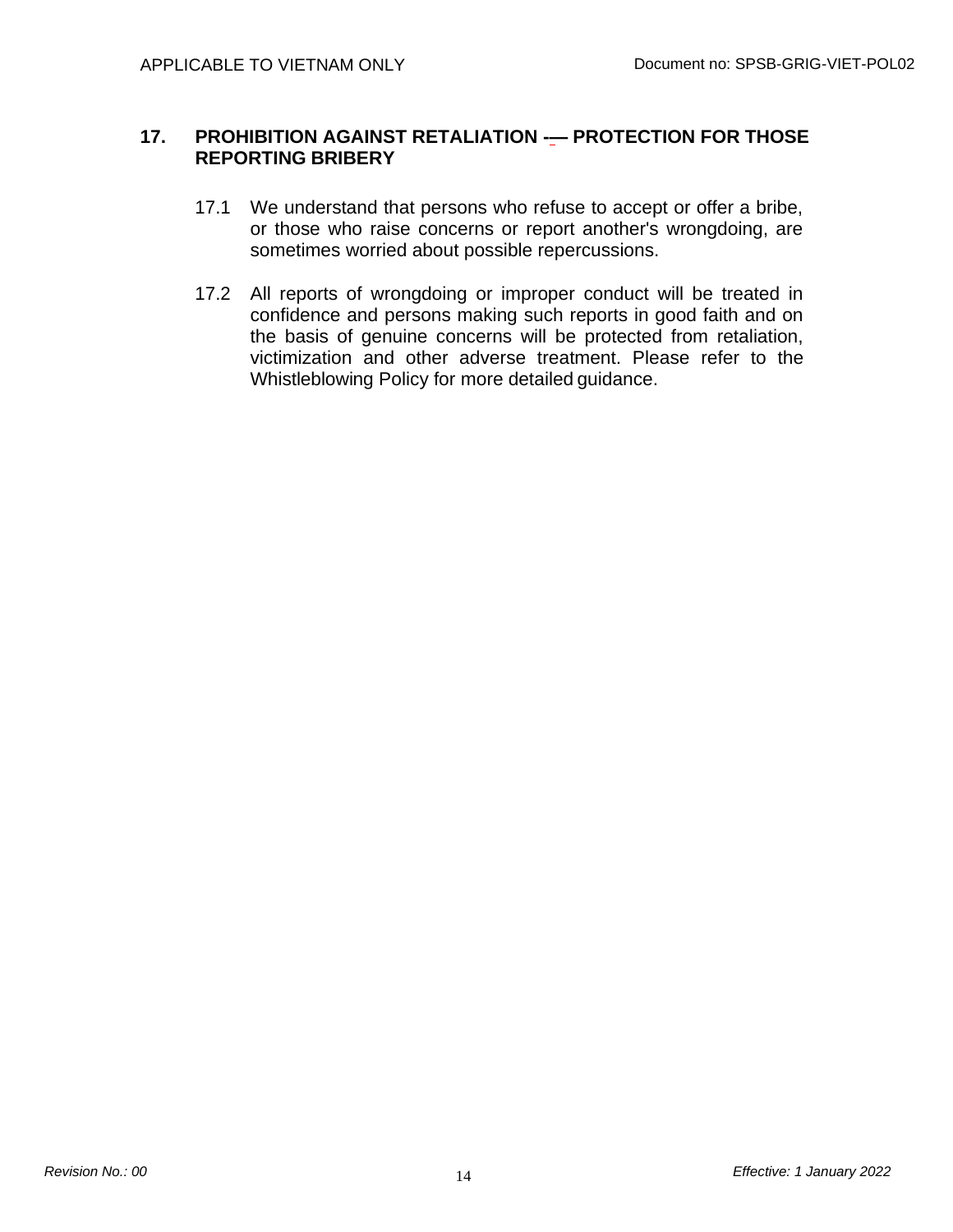#### **PART IV: GOING FORWARD**

#### **18. TRAINING AND COMMUNICATION**

- 18.1 It is everyone's personal responsibility to understand this Policy and the relevant standard operating procedures and your role in following the Policy and procedures.
- 18.2 S P Setia is designing a training programme which expands on all of the points raised in this Policy. That training will be designed for Employees, Directors and Third Parties. The IGU is responsible for designing, scheduling and implementing the S P Setia anti-bribery and corruption training program.
- 18.3 Completion of anti-bribery and corruption training is compulsory for all Employees.
- 18.4 Training on this Policy forms part of the induction process for all new Employees.
- 18.5 All existing Employees and Directors will receive regular, relevant training on how to implement and adhere to this Policy.
- 18.6 Training will be also provided to Third Parties, as appropriate. It shall be compulsory for Third Parties to attend such training when invited or requested to attend by S P Setia.

#### **19. MONITORING AND REVIEW**

- 19.1 The CRIGO and the Risk Management Committee will monitor the effectiveness and review the implementation of this Policy regularly considering its suitability, adequacy and effectiveness. Any improvements identified will be made as soon as possible. Internal control systems and procedures will be subject to regular audits to provide assurance that they are effective in countering Bribery.
- 19.2 All persons covered by this Policy are responsible for the success of this Policy and should ensure they use it to disclose any suspected danger, wrongdoing or improper conduct.
- 19.3 This Policy may be amended from time to time, and it is responsibility of each Employee and Director to keep himself/herself updated.

This policy has been approved by the Board of Directors on 23 November 2021.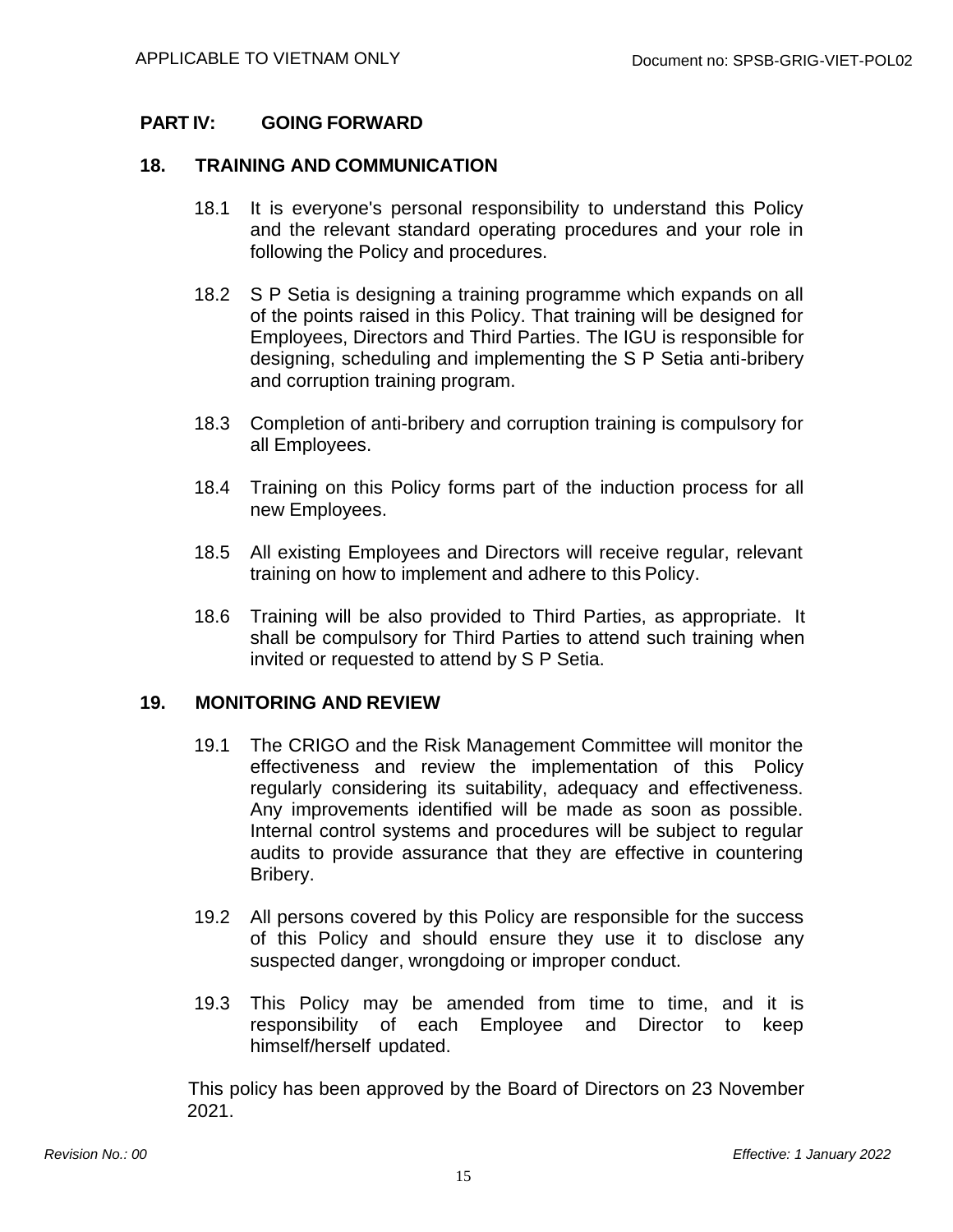### **SCHEDULE 1**

#### **POTENTIAL RISK SCENARIOS: "RED FLAGS"**

The following are a list of possible red flags that may arise during the course of you working for S P Setia and which may raise concerns under various antibribery and corruption laws. The list is not intended to be exhaustive and is for illustrative purposes only.

If you encounter any of these red flags while working for S P Setia, you must promptly inform your Head or submit a report to the IGU:

- I THIRD PARTIES
	- a) You become aware that a Third Party engages in, or has been accused of engaging in, improper business practices.
	- b) You learn that a Third Party has a reputation for paying bribes, or requiring that bribes are paid to them, or has a reputation for having a "special relationship" with Public Officials that may involve it making an unofficial payment to that Public Official.
	- c) A Third Party insists on receiving a commission or fee payment before committing to sign up to a contract with us, or carrying out a government function or process for us.
	- d) A Third Party requests payment in cash and/or refuses to sign a formal commission or fee agreement, or to provide an invoice or receipt for a paymentmade.
	- e) A Third Party requests that payment is made to a country or geographic location different from where the Third Party resides or conducts business.
	- f) A Third Party requests an unexpected additional fee or commission to "facilitate" a service.
	- g) A Third Party demands lavish entertainment or gifts before commencing or continuing contractual negotiations or provision of services.
	- h) A Third Party requests that a payment is made to "overlook" potential legal violations.
	- i) You receive an invoice from a Third Party that appears to be nonstandard or customised.
	- j) A Third Party refuses to comply with an audit request on the tendering or contracting process.
	- k) A Third Party insists on the use of side letters or refuses to put terms agreed in writing.
	- l) You notice that S P Setia has been invoiced for a commission or fee payment that appears large given the service(s) stated to have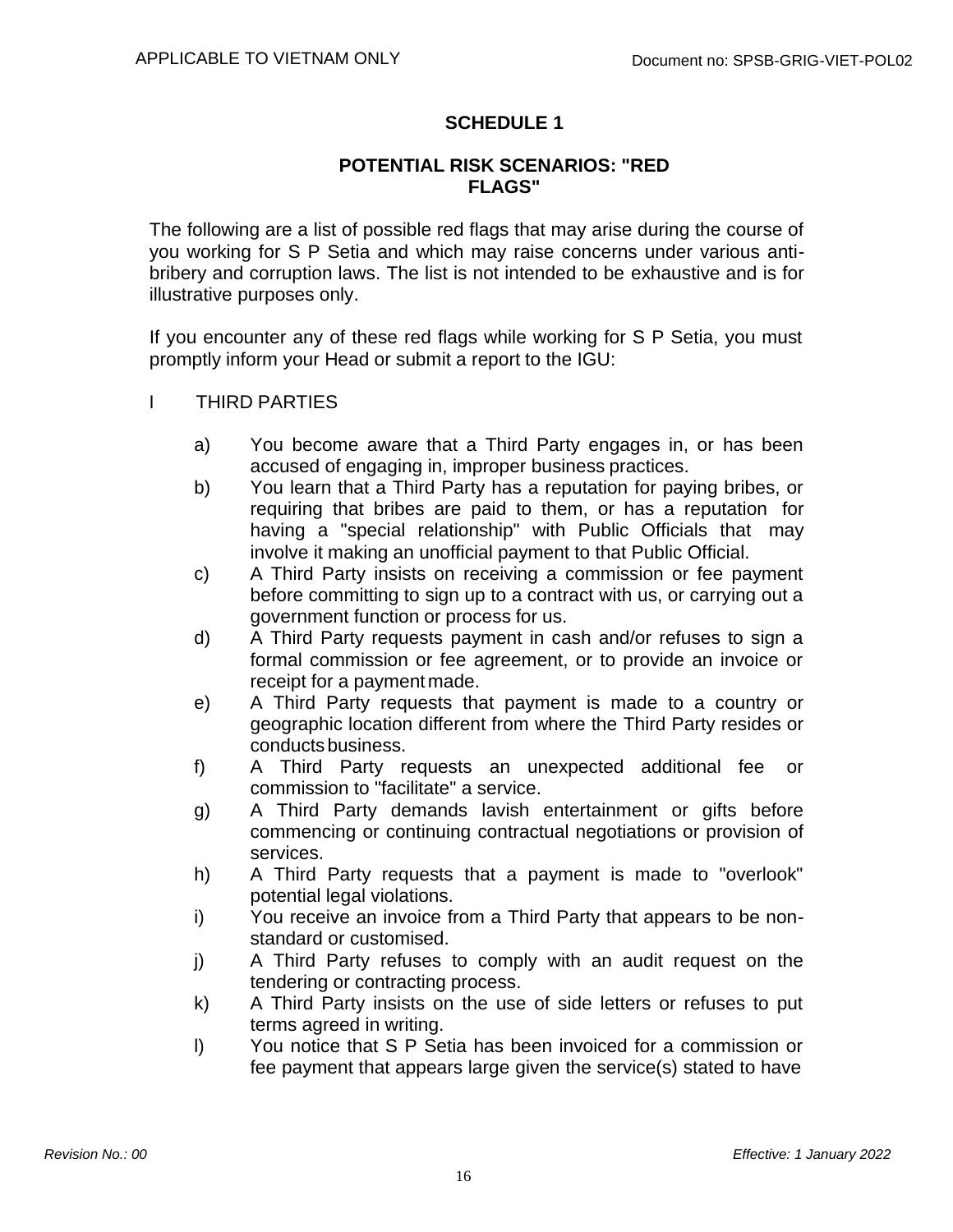been provided.

- m) A Third Party pressurises you to urgently make payments or make payments ahead of schedule for no apparent reason.
- n) Normal tendering procedures are bypassed and/or a specific contractor is favoured for a project for no apparent reason.

#### II INTERACTION WITH PUBLIC OFFICIALS

- a) You are asked to pay a fee (whether apparently legitimate or not) to an individual Public Official personally and not to the relevant government department.
- b) You are asked to pay a fee (whether apparently legitimate or not) to third party in cash or in a cash equivalent and no official receipt is provided.
- c) You are asked to approve the travel expenses or entertainment expenses of a Public Official, but you can find no evidence of proper authorisation by S P Setia (under the relevant standard operating procedure) for that expense.

#### III SPONSORSHIPS & DONATIONS

- a) You are asked to make a donation to a political party in order to show appreciation for S P Setia winning a public contract.
- b) You are asked if S P Setia can contribute a lump sum for "charity" or for a "development project" in the local area, however further details are not given, even on request.

#### IV GIFTS AND HOSPITALITY

- a) You are given a gift of cash or a cash equivalent such as vouchers that may be exchanged for goods such as electronics, air miles, gold, silver or bearer bonds.
- b) You are given a very high value gift.
- c) You are asked to authorise or pay travel or entertainment expenses for a Public Official for no apparent business reason or no evidence of proper authorisation by S P Setia (under the relevant standard operating procedure) for that expense.
- d) You are asked to pay for entertainment at night clubs or for provision of sexual favours.
- e) You are offered lavish or high-value travel/trips, entertainment other benefits (i) before commencing or continuing contractual negotiations or (ii) prior to or in the midst of an award of acontract to a Third Party.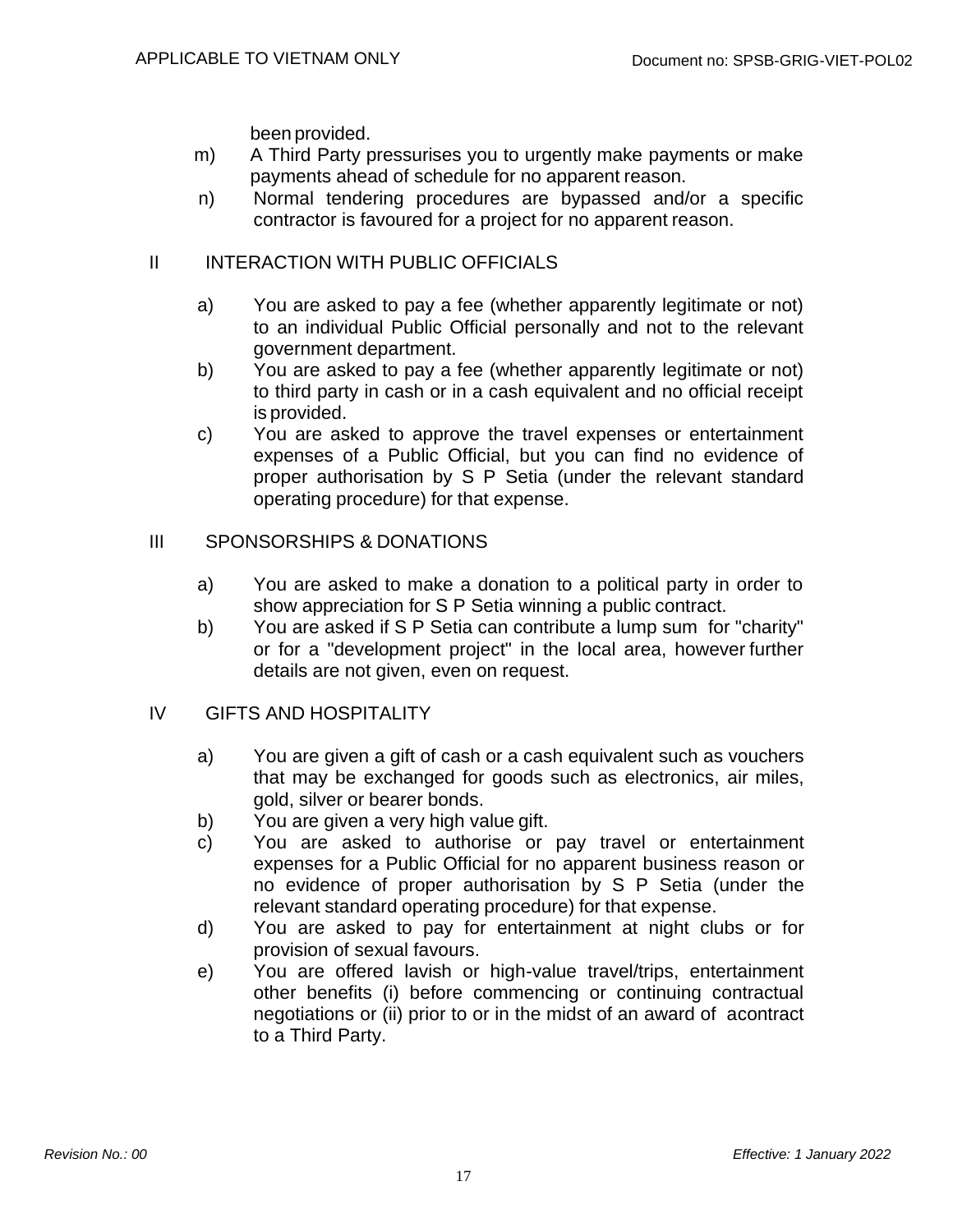#### V FACILITATION PAYMENTS & "KICKBACKS"

- a) You are expected to make a payment (sometimes referred to as "coffee money" or a gratuity) to a Public Official in order to expedite/approve on an application.
- b) An agent assisting you in a land purchase asks for a lump sum amount to ensure the sale goes through without specifying what the money is for.
- c) A Public Official asks for a special administrative fee to allow you to submit an application and there is no official record of that fee being payable.

#### VI FINANCIAL BOOKS AND RECORDS, AND INTERNAL CONTROLS

- a) You notice that unusual paying arrangements have beenproposed for a particular transaction (such as upfront payments for services or payments in cash to a Third Party's bank account in an overseas country).
- b) An invoice received from a recognised Third Party business partner appears to be unusual, for example it has a different type face, the payee details are different to usual, and/or the invoice number appears to be unusual.
- c) An invoice for a large amount is received without any supporting documentation, despite the sender having been informed that supporting documentation is required.
- d) The amounts indicated on an invoice that you have received are far more than you would have expected for the service(s) provided.
- e) You notice that the description given on the invoice is false or inaccurate.

#### VII RECRUITMENT

- a) You find out that a prospective employee has been the subject of bribery or corruption investigations in the past.
- b) A prospective employee refuses to provide information on whether they have been subject to a bribery or corruption investigation before.
- c) A pre-employment check on a prospective employee identifies that they have been convicted of a criminal offence relating to bribery or corruption, or that check reveals that the prospective employee has not been truthful when declaring whether they have been subject to investigations on or convicted of bribery or corruption.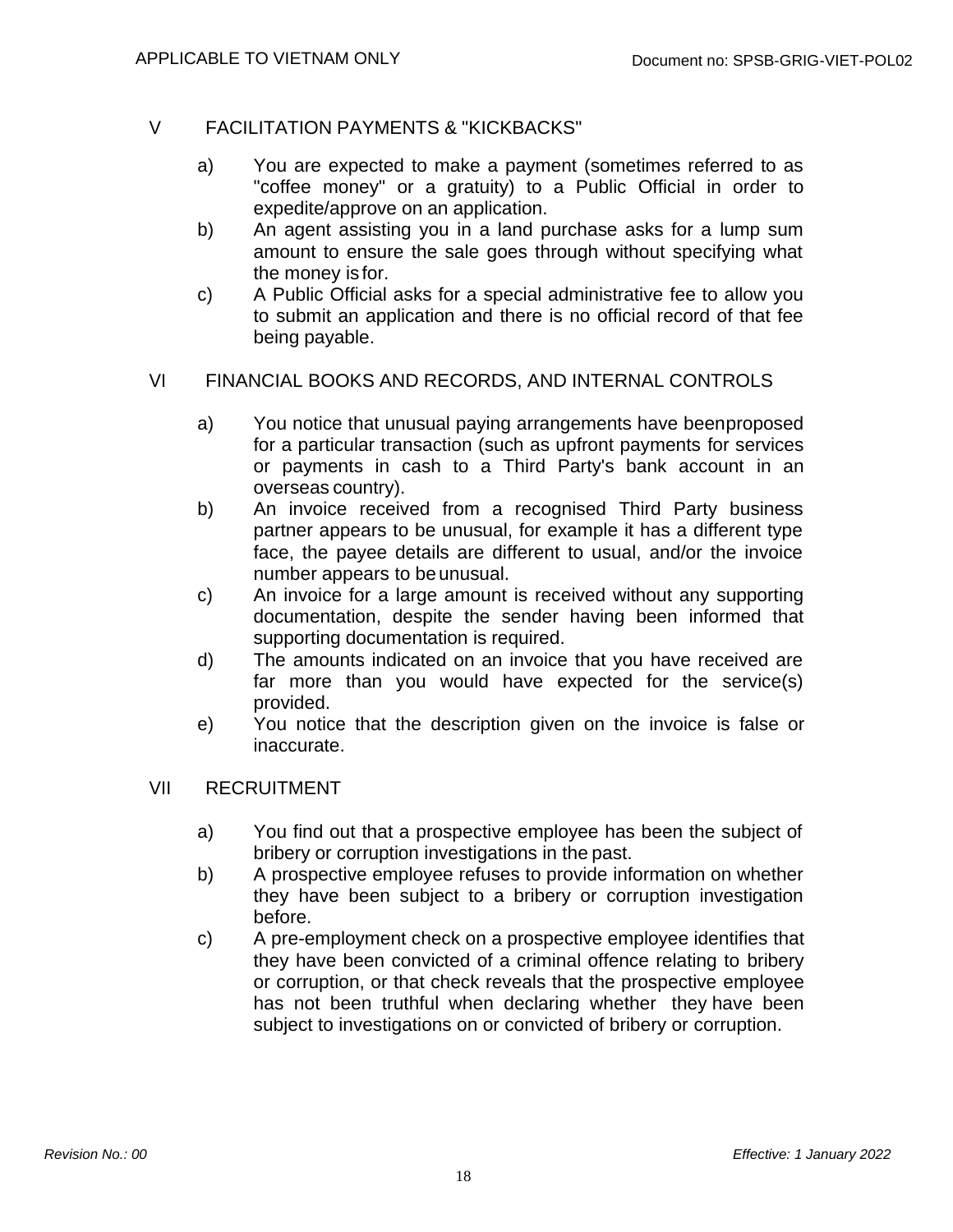

# **Chính sách Chống hối lộ và tham nhũng**

*Chính sách này được viết bằng tiếng Việt và tiếng Anh. Cả hai phiên bản ngôn ngữ đều có giá trị như nhau. Trong trường hợp không có sự nhất quán giữa hai phiên bản được đề cập ở trên, phiên bản tiếng Anh sẽ được ưu tiên áp dụng trong việc xác định tinh thần, mục đích và ý nghĩa của Chính sách này.*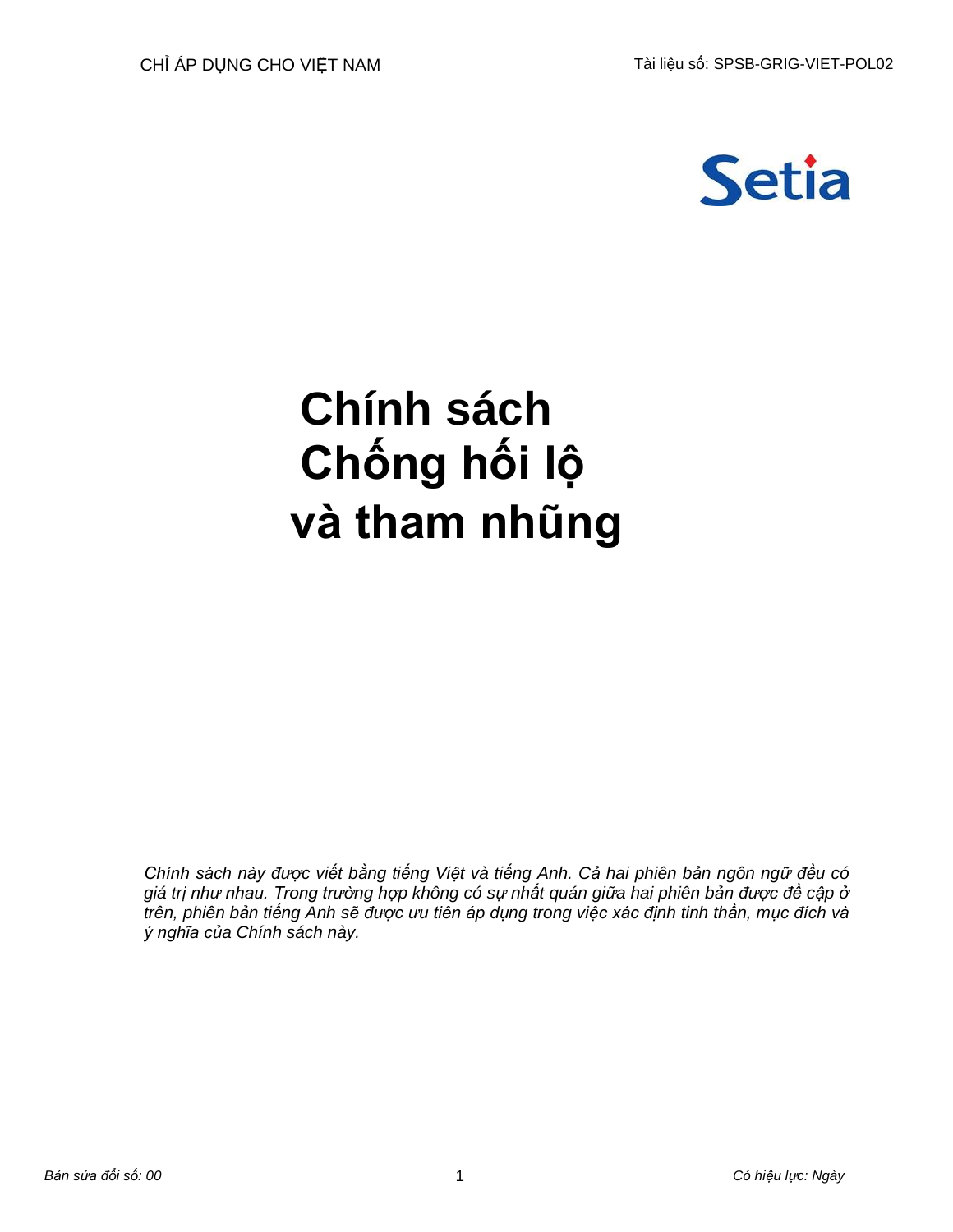# **PHẦN I: GIỚI THIỆU**

# **1. CHÍNH SÁCH CHỐNG HỐI LỘ VÀ THAM NHŨNG CỦA S P SETIA**

- 1.1. Đạo đức, sự trung thực và tính liêm chính là nền móng trong phương thức kinh doanh của chúng tôi.
- 1.2. Nghiêm cấm các hành vi hối lộ và tham nhũng. Chúng tôi thi hành chính sách không khoan nhượng đối với tất cả các hình thức hối lộ và tham nhũng trong phạm vi tổ chức của S P Setia và trong hoạt động của các đại lý, đối tác kinh doanh, nhà thầu, nhà cung cấp dịch vụ và các bên thứ ba khác của chúng tôi, cũng như các cá nhân có liên quan.
- 1.3. Chúng tôi cam kết duy trì các tiêu chuẩn đạo đức cao nhất tại nơi làm việc, cũng như trong tất cả các giao dịch kinh doanh và các mối quan hệ của chúng tôi ở bất kỳ nơi đâu chúng tôi hoạt đông.
- 1.4. Chúng tôi sẽ tiến hành các hoạt động thương mại và hoạt động kinh doanh của mình trong tâm thế hoàn toàn tuân thủ luật chống hối lộ và tham nhũng hiện hành tại tất cả các quốc gia mà chúng tôi đang tiến hành kinh doanh.
- 1.5. Mục đích của Chính sách này là:
	- 1.5.1. đặt ra trách nhiệm của chúng tôi và trách nhiệm của những cá nhân làm việc cho chúng tôi trong việc giám sát và giữ vững lập trường chống hối lộ và tham nhũng; và
	- 1.5.2. cung cấp thông tin và hướng dẫn về phương thức nhận biết các vấn đề hối lộ và tham nhũng, cũng như các thủ tục cần tiến hành để giải quyết các vấn đề đó cho các cá nhân làm việc cho chúng tôi.
- 1.6. Nên đọc Chính sách này cùng với Bộ quy tắc ứng xử và đạo đức kinh doanh của S P Setia, bên canh các quy trình hoạt đông tiêu chuẩn liên quan được đề cập trong Chính sách này, gồm có: Chính sách Tố giác, Chính sách Quà tặng và chiêu đãi, Chính sách Quyên góp và tài trợ, và Chính sách Thuê tuyển bên thứ ba đã và đang được triển khai tại Việt Nam, trong số những chính sách khác.
- 1.7. Chính sách này không thể đưa ra lời giải đáp đầy đủ cho mọi câu hỏi liên quan đến vấn đề hối lộ. Thay vào đó, mục đích của Chính sách này là nhằm cung cấp các công cụ để xác định các vấn đề hối lộ và tham nhũng tiềm ẩn. Khi những vấn đề này phát sinh, hãy liên hệ ngay với Đơn vị Quản trị và Liêm chính (IGU) để được hướng dẫn chi tiết hơn.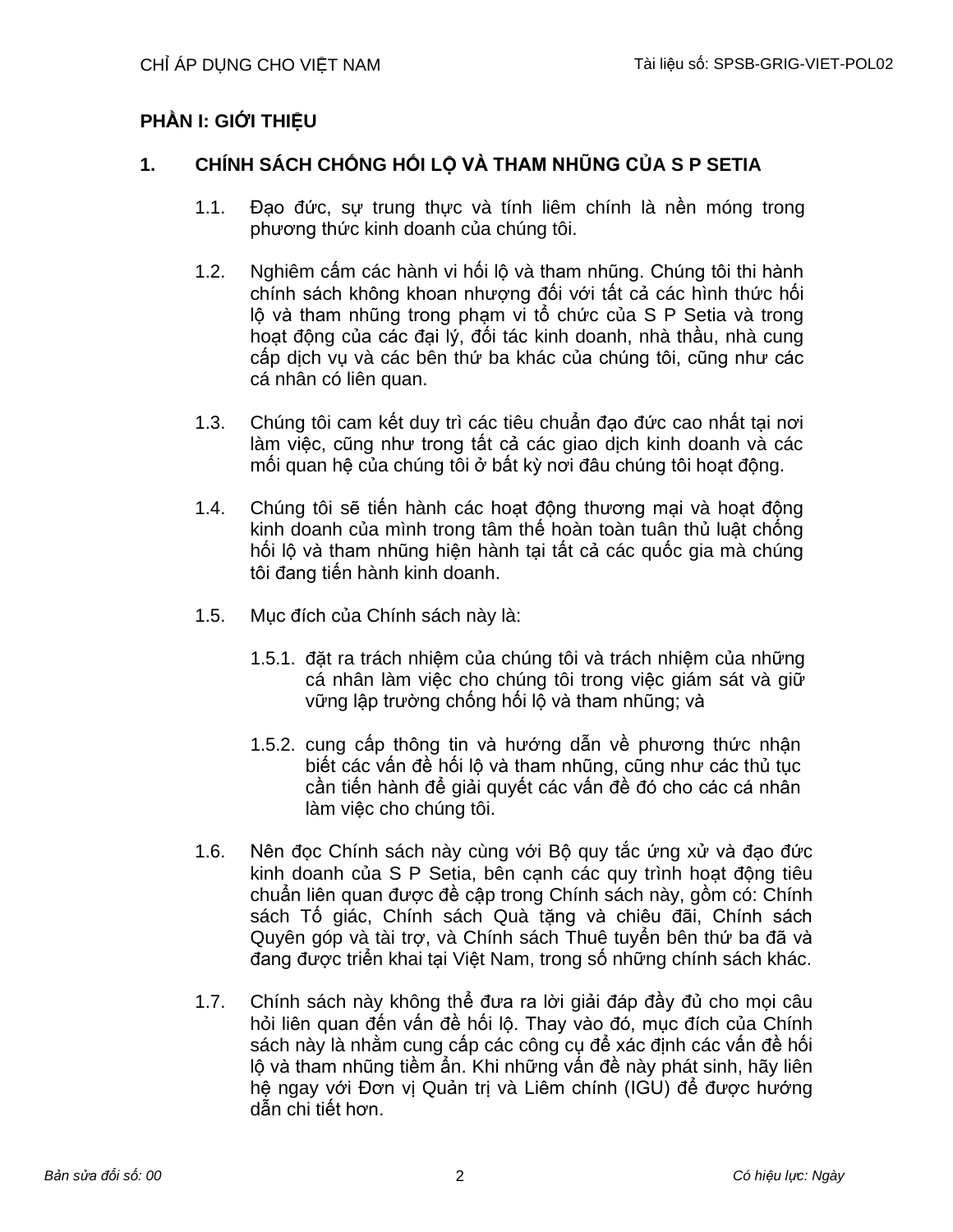# **2. CÁC THUẬT NGỮ ĐƯỢC ĐỊNH NGHĨA**

Trừ khi được định nghĩa khác trong chính sách này, các thuật ngữ viết hoa được sử dụng trong Chính sách này sẽ mang ý nghĩa như đã quy định cho thuật ngữ đó trong Bộ quy tắc ứng xử đang được áp dụng tại Việt Nam. Ngoài ra, khi được sử dụng trong Chính sách này, các thuật ngữ sau sẽ mang ý nghĩa như bên dưới:

- 2.1 **Giám đốc** nghĩa là một Giám đốc được bổ nhiệm vào Hội đồng quản trị của S P Setia và chỉ hiện diện trong phạm vi Việt Nam, Giám đốc bao gồm (i) thành viên hội đồng thành viên nếu S P Setia xuất hiện tại Việt Nam dưới hình thức công ty trách nhiệm hữu hạn hoặc (ii) thành viên hội đồng quản trị hoặc thành viên ban điều hành nếu S P Setia xuất hiện tại Việt Nam dưới hình thức công ty cổ phần, hoặc (iii) giám đốc hoặc tổng giám đốc do S P Setia chỉ định làm chủ sở hữu duy nhất, hoặc do hội đồng thành viên hoặc ban quản lý của pháp nhân chỉ định nếu S P Setia xuất hiện tại Việt Nam dưới hình thức tương ứng là công ty trách nhiệm hữu hạn hoặc công ty cổ phần.
- 2.2 **Nhân viên** nghĩa là bất kỳ cá nhân nào làm việc ở bất kỳ cấp độ nào dưới sự quản lý, vận hành và giám sát của S P Setia, không phân biệt tên thỏa thuận giữa các bên, bao gồm cán bộ, quản lý cấp cao, thực tập sinh, nhân viên được biệt phái, nhân viên đại lý, dù ký hợp đồng lao động toàn thời gian, lao động bán thời gian, lao động cố định, lao động có thời hạn hay lao động tạm thời.
- 2.3 **Trưởng bộ phận**, khi liên quan đến một Nhân viên, nghĩa là người đứng đầu bộ phận, người đứng đầu đơn vị kinh doanh, Giám đốc, Tổng giám đốc, và nếu bối cảnh yêu cầu, là Tổng giám đốc bộ phận, Phó chủ tịch điều hành, Phó chủ tịch Điều hành cấp cao, Giám đốc Khối vận hành hoặc Giám đốc điều hành, Giám đốc Khối vận hành của S P Setia hoặc Giám đốc điều hành của S P Setia trong trách nhiệm báo cáo của Nhân viên.
- 2.4 **Đơn vị Quản trị và Liêm chính** hoặc **IGU** nghĩa là đơn vị phụ trách quản trị và liêm chính của S P Setia và những chi tiết khác về việc thành lập đơn vị này được quy định trong Chính sách Tố giác.
- 2.5 **Công chức** nghĩa là một cá nhân: (i) giữ vị trí trong bộ phận lập pháp, hành chính hoặc tư pháp dưới bất kỳ hình thức nào; hoặc (ii) thực thi công vụ hoặc thực hiện các hoạt động công cộng cho hay thay mặt cho một quốc gia hoặc vùng lãnh thổ (hoặc phân khu của những quốc gia hoặc vùng lãnh thổ này) hoặc cho bất kỳ cơ quan công quyền hoặc doanh nghiệp công nào (bao gồm các công ty và doanh nghiệp liên kết với chính phủ và các công ty và doanh nghiệp thuộc sở hữu nhà nước hoặc do nhà nước kiểm soát); hoặc (iii) là quan chức hoặc đại diện của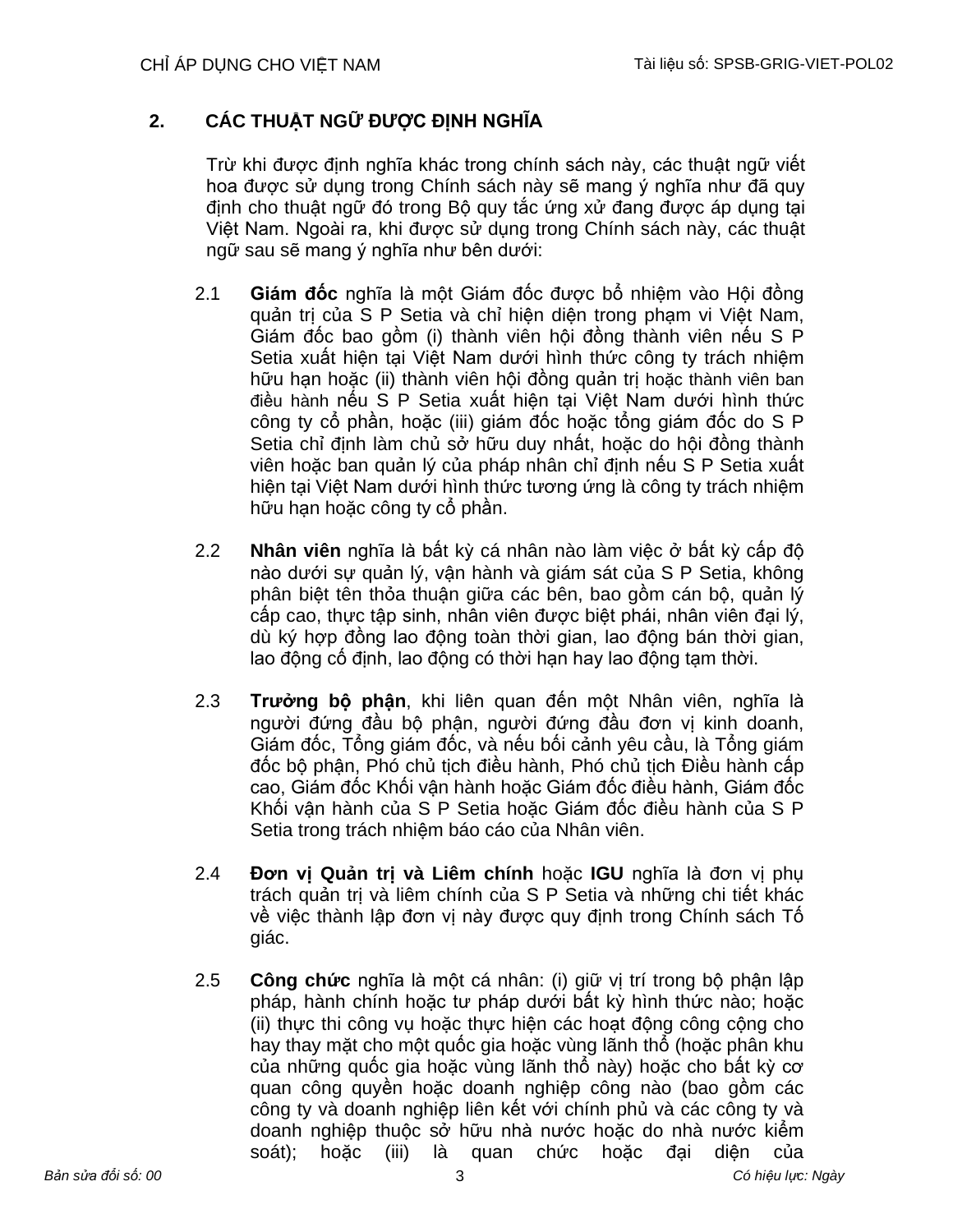một tổ chức quốc tế công cộng (chẳng hạn như Liên Hợp Quốc hoặc cơ quan tương tự).

- 2.6 **S P Setia** nghĩa là S P Setia Berhad và các công ty con của S P Setia Berhad và bất kỳ thực thể kinh doanh nào được S P Setia Berhad trực tiếp hoặc gián tiếp (i) sở hữu toàn bô hoặc đa số; hoặc (ii) kiểm soát; hoặc (iii) chịu sự quản lý của S P Setia Berhad, thông tin chi tiết có tại: [https://www.spsetia.com/en](https://www.spsetia.com/en-us/corporate/business-performance/investor-relations)[us/corporate/business-performance/investor-relations.](https://www.spsetia.com/en-us/corporate/business-performance/investor-relations)
- 2.7 **Bên thứ ba/Các bên thứ ba** bao gồm tất cả các cá nhân tại bất kỳ thời điểm nào thực hiện (hoặc có ý định thực hiện) các dịch vụ cho hoặc thay mặt cho bất kỳ pháp nhân nào trong S P Setia, bao gồm mọi pháp nhân được thuê (theo hợp đồng hoặc theo cách khác) hoặc được thanh toán để đại diện cho bất kỳ thực thể nào trong S P Setia như nhà cung cấp, nhà phân phối, đối tác kinh doanh, đại lý, đại diện, bên trung gian, bên môi giới, người giới thiệu, nhà tài trợ, nhà tư vấn, nhà thầu, cố vấn và các Công chức tiềm năng.

# **3. NHỮNG CÁ NHÂN NÀO LÀ ĐỐI TƯỢNG CỦA CHÍNH SÁCH?**

- 3.1 Chính sách này áp dụng cho tất cả Nhân viên, Giám đốc và Bên thứ ba ở mọi địa điểm.
- 3.2 Như một phần trong nhiệm vụ thông thường, Nhân viên, Giám đốc và các Bên thứ ba được yêu cầu thực hiện những công việc sau:
	- 3.2.1 tự làm quen và tuân thủ với Chính sách và bất cứ thủ tục và chính sách nào khác áp dụng cho công việc của bản thân do S P Setia ban hành, sửa đổi theo thời gian;
	- 3.2.2 tham gia mọi khóa đào tạo về chống tham nhũng do S P Setia cung cấp; và
	- 3.2.3 báo cáo ngay lập tức các hành vi hối lộ, cáo buộc hối lộ đã diễn ra trong thực tế hoặc bị nghi ngờ do Bên thứ ba, Công chức, Nhân viên hoặc Giám đốc thực hiện, hoặc các hành vi vi phạm các chính sách và thủ tục gây chú ý cho Trưởng bộ phận hoặc theo Chính sách Tố giác.
- 3.3 Trong Chính sách này, bất cứ khi nào nhắc đến "bạn" hoặc "của bạn" đều mang ý nghĩa là bất kỳ cá nhân nào là đối tượng áp đặt của Chính sách này.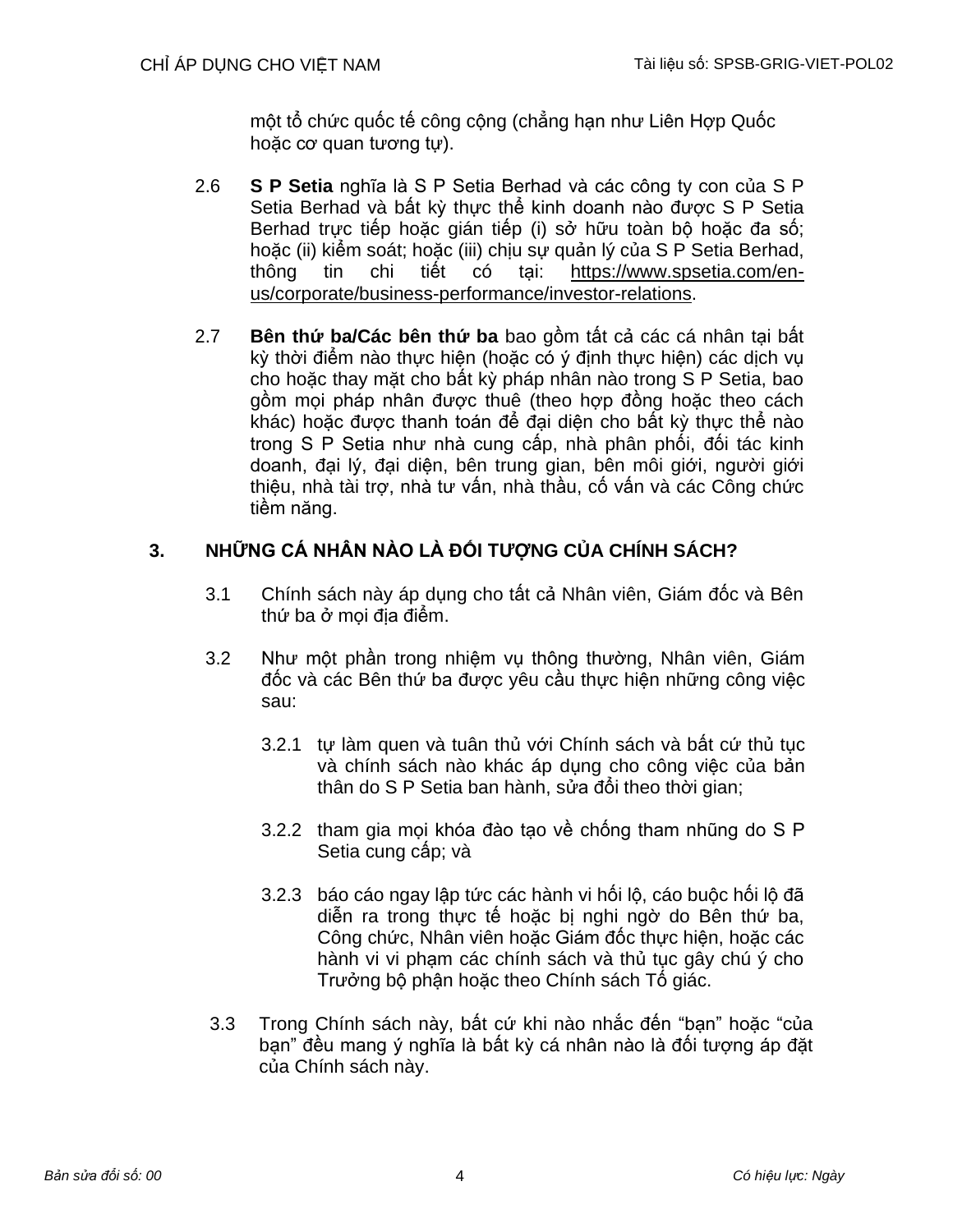# **4. AI CHỊU TRÁCH NHIỆM VỀ CHÍNH SÁCH NÀY?**

- 4.1 Hội đồng quản trị tiếp tục dẫn dắt các nỗ lực chống hối lộ và tham nhũng của S P Setia và có trách nhiệm chung trong việc đảm bảo Chính sách này tuân thủ các nghĩa vụ pháp lý và đạo đức của S P Setia. Hội đồng quản trị sẽ tiến hành chỉ đạo cần thiết, cung cấp các nguồn lực và tích cực hỗ trợ cho việc thực hiện Chính sách này của ban quản lý.
- 4.2 IGU giữ trách nhiệm chính và thường nhật trong công tác thực hiện và giám sát Chính sách này, cũng như giám sát hoạt động sử dụng và hiệu quả của Chính sách. IGU sẽ thường xuyên báo cáo cho Ủy ban Quản lý Rủi ro và cao nhất là Hội đồng quản trị về việc thực hiện và hiệu quả của Chính sách này.
- 4.3 Giám đốc Bộ phận Rủi ro, Liêm chính và Quản trị (**CRIGO**) chịu trách nhiệm xem xét tính đầy đủ của Chính sách này và thường xuyên báo cáo về việc thực hiện Chính sách kèm theo các vấn đề phát sinh khi thực hiện chính sách cho Ủy ban Quản lý Rủi ro và cuối cùng là Hội đồng quản trị của S P Setia, trên cơ sở xem xét những phát triển có liên quan và các luật quốc tế cũng như tiêu chuẩn ngành đang liên tục biến đổi. CRIGO sẽ giám sát công tác phát triển, duy trì và thử nghiệm các tiêu chuẩn và quy trình chống tham nhũng của S P Setia, được thiết kế nhằm đánh giá và cải thiện hiệu quả của các tiêu chuẩn và thủ tục này.
- 4.4 Mọi Nhân viên, Giám đốc của S P Setia và Bên thứ ba đại diện cho S P Setia có trách nhiệm hiểu Chính sách này. Tất cả các câu hỏi liên quan đến việc diễn giải Chính sách này, cũng như thời điểm và cách thức áp dụng các quy tắc Chính sách trong một tình huống nhất định phải được chuyển đến IGU.
- 4.5 Các cấp quản lý có trách nhiệm đảm bảo những người báo cáo cho mình nhận thức và hiểu được Chính sách này, cũng như được đào tạo đầy đủ và thường xuyên về Chính sách. Bản chất và tần suất của khóa đào tạo sẽ khác nhau tùy thuộc vào vai trò của cá nhân và khả năng tiếp xúc với các vấn đề tham nhũng của cá nhân hay tổ chức đó. Tất cả Nhân viên phải đảm bảo mình hoàn thành mọi khóa đào tạo về chống tham nhũng mà mình cần tham gia theo chỉ đạo của Hội đồng quản trị và ban quản lý của S P Setia, tùy từng thời điểm.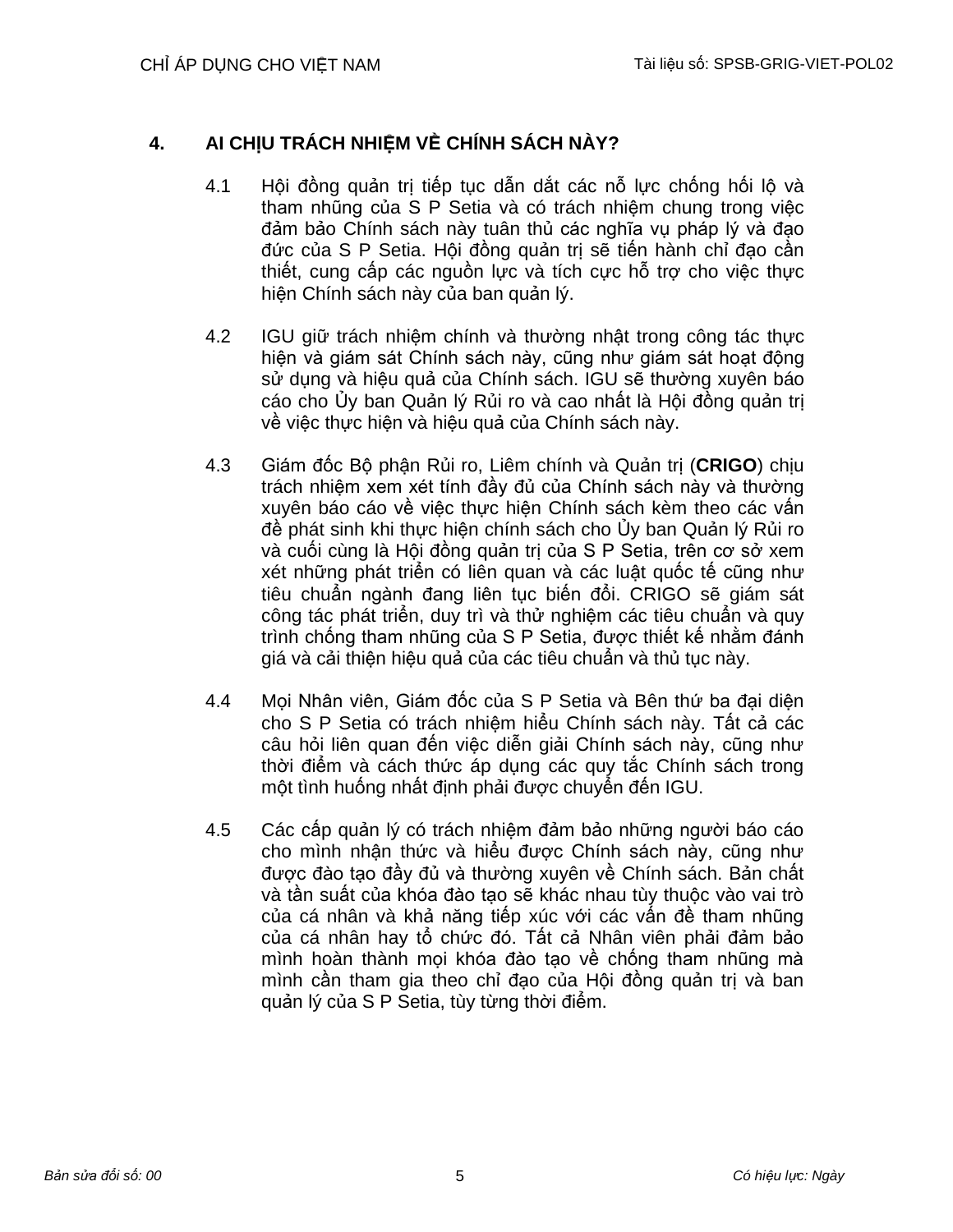# **5. HỐI LỘ LÀ GÌ?**

- 5.1 Hối lộ là hành vi trực tiếp hoặc gián tiếp trao tặng, hứa hẹn, đề nghị, nhân, đồng ý nhân, yêu cầu hoặc chấp nhân bất kỳ lợi thế hoặc đồ vật có giá trị nào, cho hay từ cá nhân bất kỳ, nhằm tạo ảnh hưởng đến cá nhân đó (dù đó là hành động mang tính chất tham nhũng hoặc không hợp thức hoặc ở trong một tình trang khác), hoặc tạo ảnh hưởng đến một cá nhân khác đang thực hiện nhiệm vụ của mình (hoặc đang tiến hành bất kỳ hoạt động nào khác liên quan mật thiết đến việc thi hành nhiệm vụ của họ), hoặc tương tư để gây ảnh hưởng, hoặc để giữ lại, bảo đảm hay trao một lợi ích không chính đáng (**Hối lộ)**. Lợi thế có thể bao gồm các khoản vay, quà tặng, trò chơi giải trí, khoản quyên góp từ thiện, đề nghị tuyển dụng, vé máy bay, phiếu mua hàng, gói tài trợ, ưu đãi hoặc các lợi ích phi vật chất khác, ví dụ như đề nghị khen thưởng thông qua danh hiệu và giải thưởng; bầu cử, bổ nhiệm chức vụ; nâng điểm thi; hứa hẹn cho phép tốt nghiệp, đăng ký ghi danh vào trường, dự thi, tham gia biểu diễn ở nước ngoài; hối lộ tình dục.
- 5.2 Nhân viên, Giám đốc và Bên thứ ba không được tham gia vào các hoạt động Hối lộ dưới bất kỳ hình thức nào và phải tránh thực hiện bất kỳ hành vi nào có thể khiến tình huống Hối lộ xuất hiện.
- 5.3 Một ví dụ về hành vi đưa hối lộ là bạn tặng một vé tham dự một giải thi đấu golf danh giá cho đại diện khách hàng tiềm năng hoặc Công chức, đổi lại họ sẽ cung cấp cơ hội kinh doanh hoặc trao một dự án của chính phủ cho S P Setia. Trong ví dụ này, bạn đã có hành vi phạm tội khi đang đưa ra một đề nghị để đạt được lợi thế về thương mại và hợp đồng. S P Setia cũng có thể bị buộc tội vì thực hiện lời đề nghị để nhận được hoạt động kinh doanh cho S P Setia (cho dù S P Setia có biết về hành vi hối lộ hay không). Việc đại diện của khách hàng tiềm năng hoặc Công chức chấp nhận lời đề nghị của bạn cũng có thể là một hành vi phạm tội.
- 5.4 Một ví dụ về hành vi nhận hối lộ là tình huống một vị cố vấn gửi một lời mời làm việc đến một trong những thành viên gia đình của bạn, đổi lại bạn sẽ chỉ dẫn cho vị cố vấn về một dự án của S P Setia. Trong ví dụ này, việc bạn chấp nhận lời đề nghị đó là hành vi phạm tội và việc nhà tư vấn đưa ra lời đề nghị đó cũng là hành vi phạm tội.
- 5.5 Vui lòng nhớ rằng người nhận hối lộ không nhất thiết phải là người đã đồng ý giúp người đỡ cho người đưa hối lộ (như ví dụ trên trong đoạn minh họa 5.4).
- 5.6 Cần đặc biệt thận trọng khi tiếp xúc với các Công chức, đặc biệt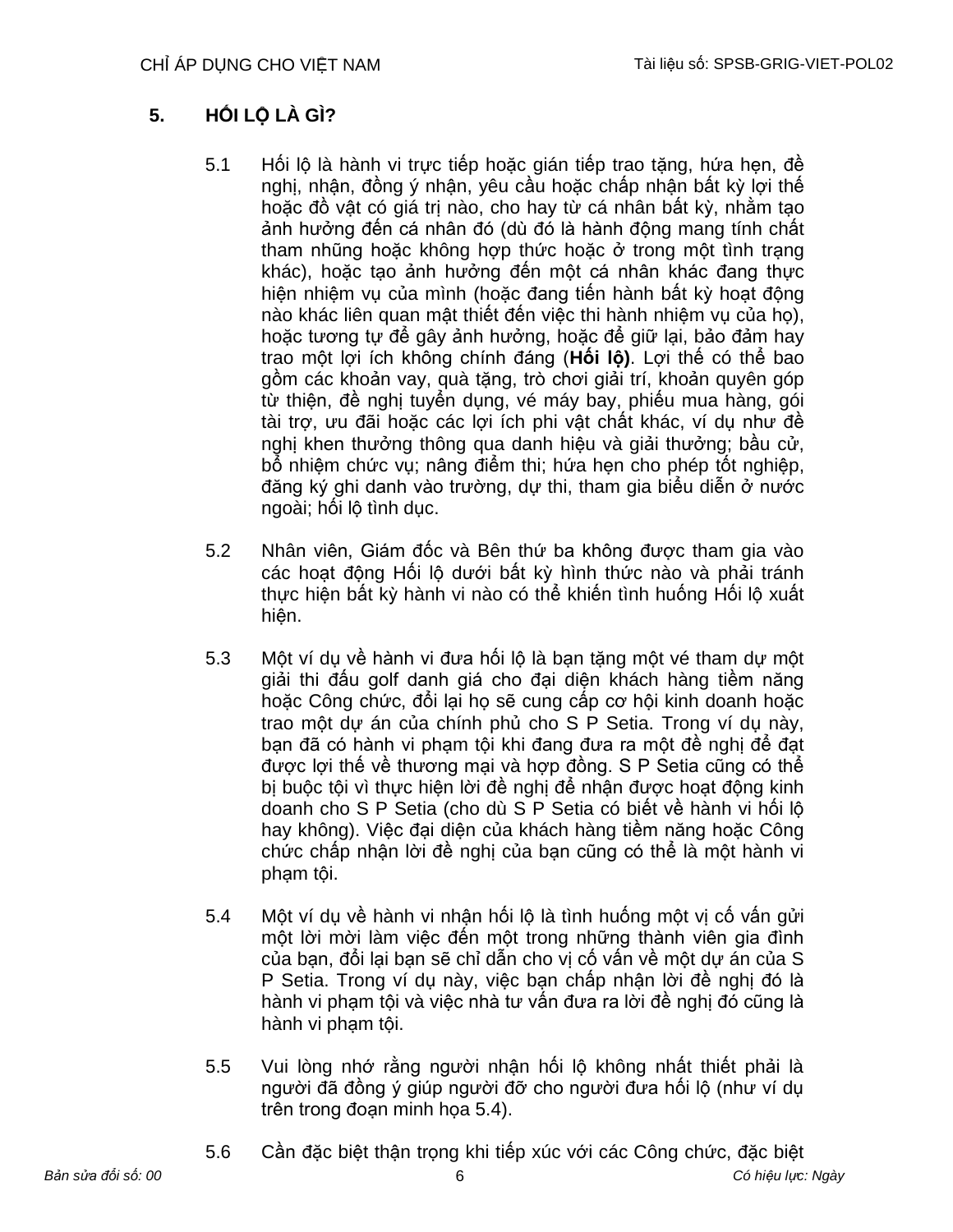ở các quốc gia nơi Hối lộ là một vấn đề nổi cộm. Các chính quyền ở tất cả các quốc gia nơi chúng tôi đang hoạt động rất nghiêm túc xử lý vấn nạn hối lộ Công chức.

# **6. CÁC HÌNH PHẠT DÀNH CHO HÀNH VI HỐI LỘ**

- 6.1 Ở hầu hết các quốc gia, Hối lộ là một tôi nghiêm trong theo luật pháp địa phương. Ví dụ, ở Malaysia, hành vi Hối lộ có thể bị phạt tiền nặng và các cá nhân vi phạm có thể phải đối mặt với án tù. Bất kỳ kết án nào về tôi Hối lô ở Malaysia hoặc một quốc gia khác cũng sẽ tạo ra những thiệt hại nghiêm trọng cho danh tiếng của S P Setia và có thể gây nên những thiệt hại nghiêm trọng cho hoạt động kinh doanh của S P Setia.
- 6.2 Các khoản hối lộ do bất kỳ cá nhân nào thực hiện dịch vụ cho S P Setia tặng hoặc đưa ra để duy trì hoạt động kinh doanh (hoặc nhận được lợi thế trong công tác tiến hành kinh doanh) cho S P Setia có thể dẫn đến việc S P Setia bị kết tội không ngăn chặn hành vi hối lô, bất kể S P Setia có biết về sư tồn tại của hành vi hối lộ đó hay không.
- 6.3 Việc không tuân thủ Chính sách này có thể dẫn đến các hình phạt nặng dân sự hay hình sự nặng nề tùy theo hành vi phạm tội và có thể bị phạt tù. Bất kỳ cá nhân nào hành động trái với Chính sách này cũng có thể phải đối mặt với hình thức kỷ luật ngay lập tức, nặng nhất và bao gồm cả chấm dứt hợp đồng vì hành vi phạm tội theo luật pháp hiện hành và Nội quy lao động.
- 6.4 S P Setia cũng sẽ thông báo và làm việc với các cơ quan chức năng địa phương liên quan đến bất kỳ trường hợp Hối lộ nào được thực hiện bởi Nhân viên, Giám đốc, Bên thứ ba hoặc Công chức.
- 6.5 IGU sẽ chịu trách nhiệm điều tra các cáo buộc về Hối lộ của Nhân viên và các Bên thứ ba, và nếu có thể, thực hiện các bước thích hợp để đối phó, chẳng hạn như cử các cố vấn bên ngoài tham gia vào bất kỳ cuộc điều tra nào như vậy.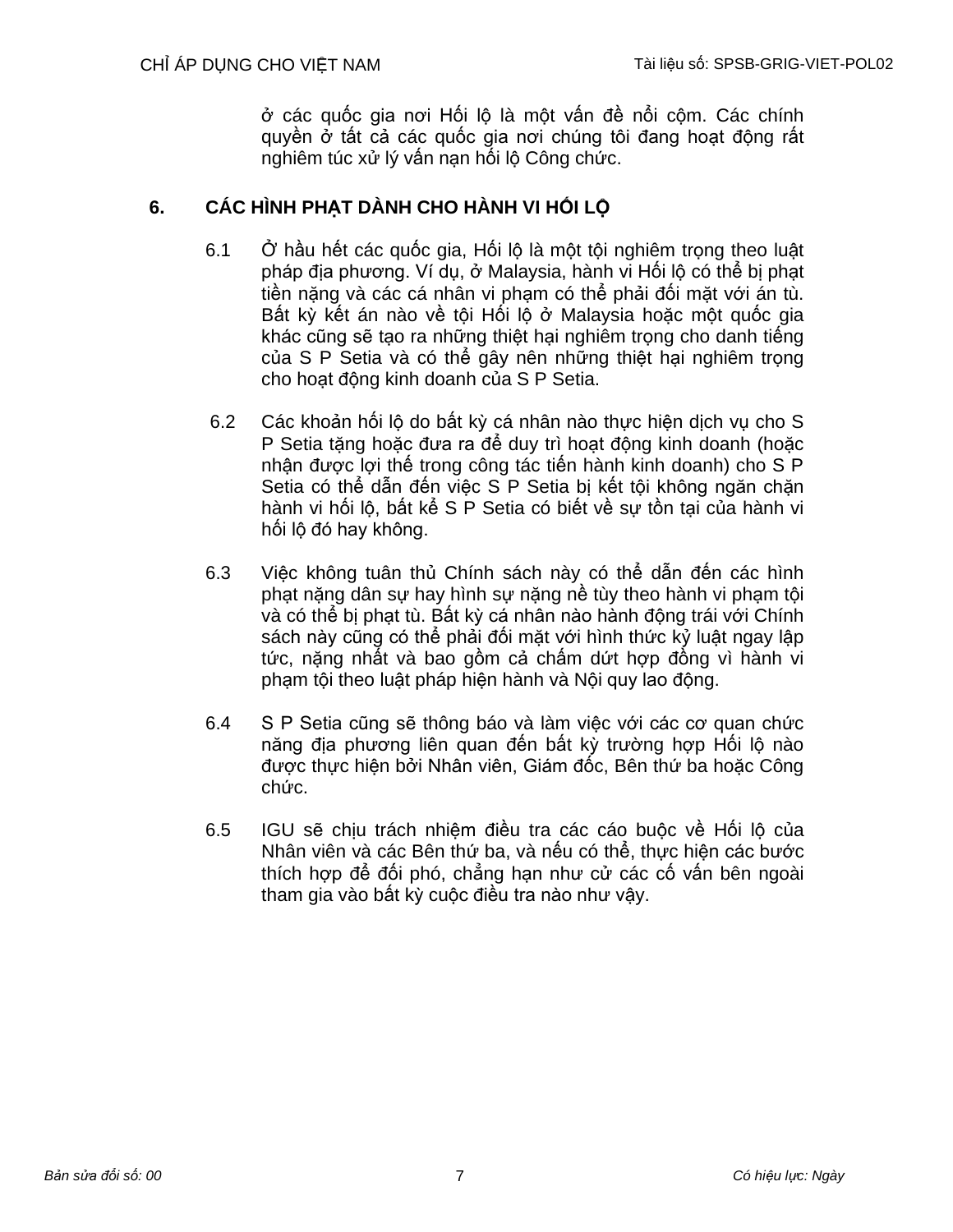# **PHẦN II: CÁC KHU VỰC RỦI RO**

# **7. CÁC KHU VỰC RỦI RO VÀ PHẢN HỒI CỦA S P SETIA**

- 7.1. S P Setia đã tiến hành đánh giá về khả năng tiếp cận các rủi ro hối lộ của S P Setia và S P Setia có Chính sách quản lý rủi ro, Bộ quy tắc ứng xử và đạo đức trong kinh doanh, quy trình hoạt động tiêu chuẩn và chương trình đào tạo nhân viên để quản lý những rủi ro đó.
- 7.2. Các khu vực rủi ro tiềm ẩn đối với S P Setia bao gồm:
	- 7.2.1 Thuê tuyển các Bên thứ ba;
	- 7.2.2 Tương tác với Công chức;
	- 7.2.3 Tài trợ và quyên góp;
	- 7.2.4 Quà tặng và chiêu đãi;
	- 7.2.5 Các khoản thanh toán bôi trơn và lại quả;
	- 7.2.6 Sổ sách và hồ sơ tài chính, và kiểm soát nội bộ; và
	- 7.2.7 Tuyển dụng.
- 7.3 Chúng tôi tóm tắt chính sách của S P Setia liên quan đến những rủi ro tiềm ẩn đã nêu trên trong phần sau.

# **8. CÁC BÊN THỨ BA**

- 8.1 Tất cả các giao dịch với Bên thứ ba sẽ được thực hiện với tiêu chuẩn đạo đức cao nhất và sẽ tuân thủ tất cả các luật và quy định có liên quan ở Malaysia hoặc ở quốc gia có liên quan. Nhân viên và Giám đốc không được né tránh các chính sách và thủ tục của S P Setia bằng cách sử dụng Bên thứ ba để thực hiện các hoạt động mà S P Setia không thể tự làm.
- 8.2 Các khoản thanh toán cho Bên thứ ba, khi được biết hoặc tin rằng sẽ có một khoản hối lộ cho Công chức, cá nhân hoặc bất kỳ tổ chức nào, đều bị cấm.
- 8.3 Chúng ta phải đảm bảo mình biết rõ tất cả các Bên thứ ba mà chúng ta làm việc cùng và chúng ta đã tiến hành kiểm tra hoạt động thẩm định đầy đủ đối với các Bên thứ ba này.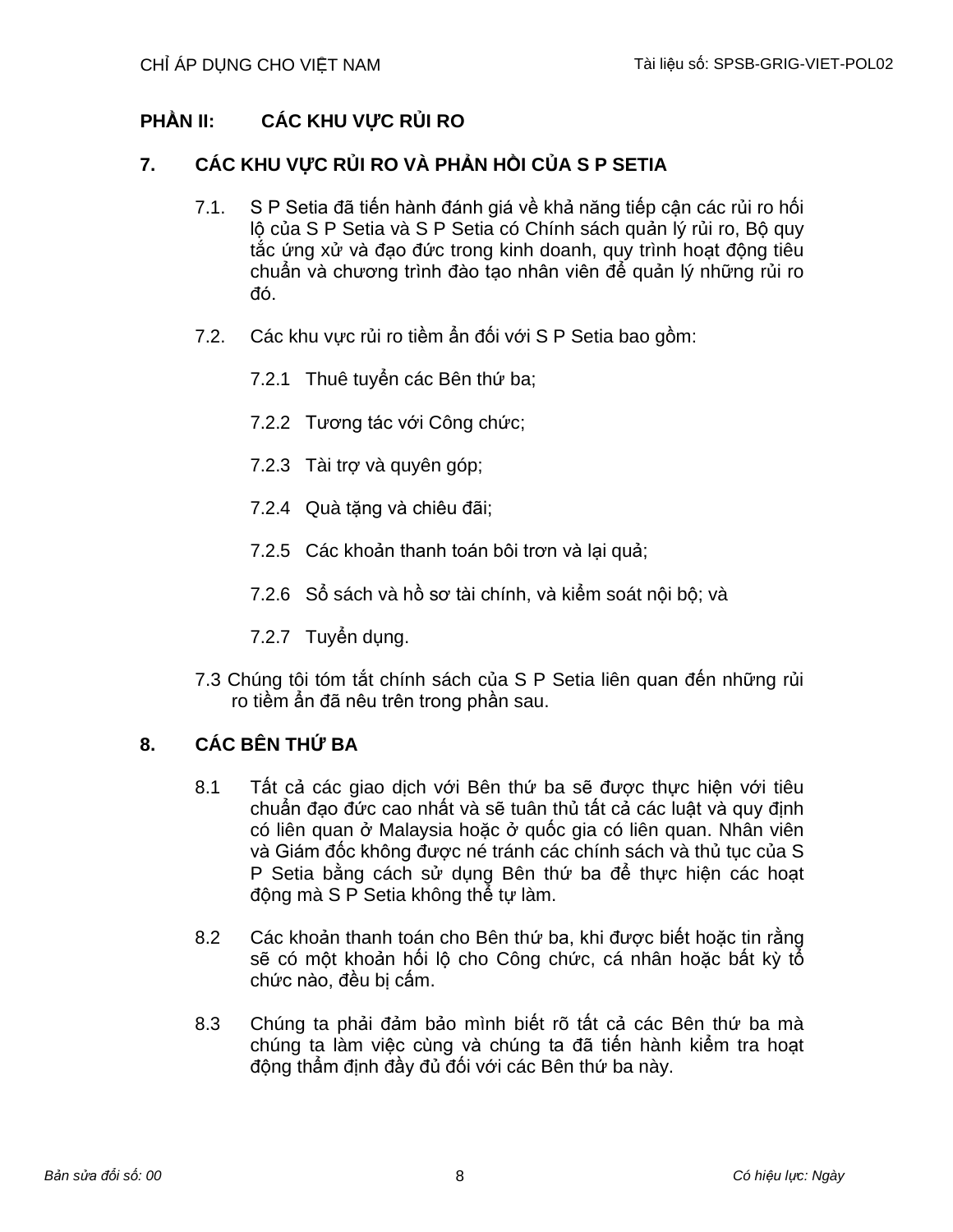- 8.4 Trước khi S P Setia duy trì hoặc tham gia một giao dịch liên quan đến Bên thứ ba hoặc liên quan đến các trường hợp khác có thể làm dấy lên quan ngại về việc tuân thủ luật chống hối lộ hiện hành của Malaysia hoặc địa phương, S P Setia sẽ tiến hành đánh giá "hoạt động thẩm định dựa trên rủi ro phù hợp" nhằm đảm bảo với S P Setia rằng Bên thứ ba là một cá nhân, công ty hoặc doanh nghiệp hợp pháp và đáng tin cậy sẽ tuân thủ luật chống hối lộ và Chính sách này, cũng như xem xét các lo ngại về hành vi tham nhũng tiềm ẩn khác một cách hợp lý. Vui lòng tham khảo Chính sách thuê tuyển bên thứ ba để được hướng dẫn chi tiết hơn.
- 8.5 Chúng tôi mong rằng tất cả các Bên thứ ba đều tuân theo các giá trị và tiêu chuẩn đạo đức của chúng tôi và đặc biệt là tuân thủ Chính sách này. Phải ghi chép các mối quan hệ với Bên thứ ba một cách thích hợp bằng cách sử dụng các điều khoản và điều kiện đã được phê duyệt, có thể bao gồm các nghĩa vụ phải tuân thủ và quyền chấm dứt hợp đồng do vi phạm luật chống tham nhũng và/hoặc Chính sách này, cấm thay mặt cho S P Setia thực hiện hoặc tiếp nhận bất kỳ khoản hối lộ nào, các thể hiện và đảm bảo liên quan đến công tác phòng chống tham nhũng, các yêu cầu lưu giữ sổ sách và hồ sơ thích hợp và quyền tiến hành kiểm toán sổ sách và hồ sơ.
- 8.6 Đặc biệt, S P Setia sẽ thực hiện các biện pháp hợp lý trong khả năng của mình để đảm bảo rằng:
	- 8.6.1 Moi khoản thanh toán được thực hiện cho Bên thứ ba không nhiều hơn số tiền được nêu trong thỏa thuận bằng văn bản với Bên thứ ba và là khoản thù lao thích hợp cho các dịch vụ hợp pháp do Bên thứ ba cung cấp;
	- 8.6.2 Không một phần nào của khoản thanh toán đó được Bên thứ ba chuyển đi dưới hình thức hối lộ hoặc trái với luật hiện hành hoặc Chính sách này;
	- 8.6.3 Luôn duy trì hồ sơ về tên và các điều khoản hợp đồng đối với tất cả các Bên thứ ba, liên quan đến các giao dịch với Công chức; và
	- 8.6.4 Các hoạt động của Bên thứ ba được giám sát để đảm bảo không vi phạm luật pháp hiện hành hoặc Chính sách này.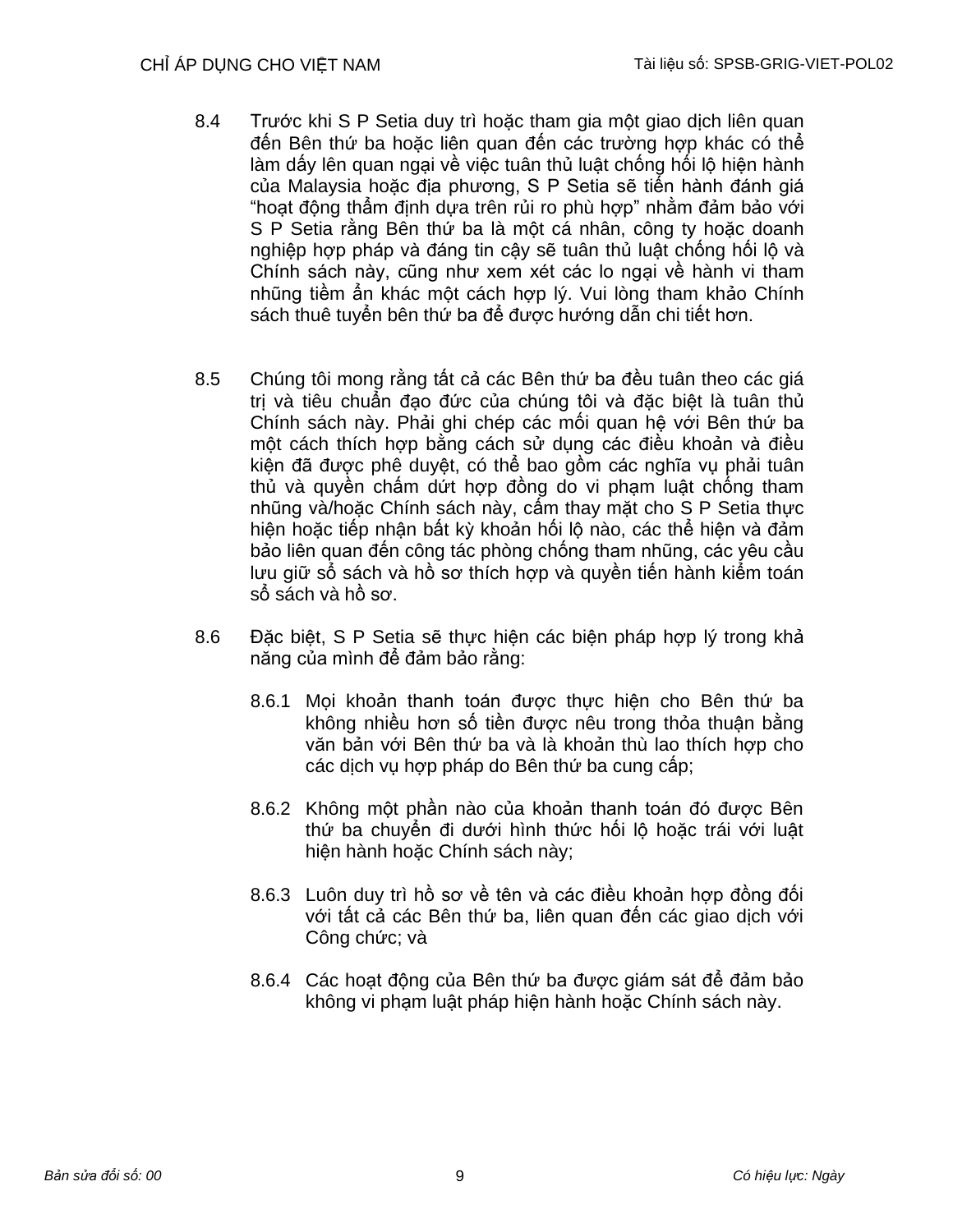# **9. TƯƠNG TÁC VỚI CÁC CÔNG CHỨC**

- 9.1 Trong quá trình kinh doanh thông thường của S P Setia, có thể sẽ có các cuộc họp với các Công chức (tại Malaysia hoặc tại các quốc gia khác).
- 9.2 Tất cả các cuộc họp với Công chức phải được tổ chức công khai và minh bạch để tránh tạo ra mọi nhận thức về hành vi tham nhũng. Tất cả các cuộc họp với Công chức phải được lập biên bản hợp lệ và biên bản cuộc họp cần phải được lưu giữ và có chữ ký xác nhận của những người ký có thẩm quyền tương ứng. Cần kiểm tra cẩn thận tất cả các biên bản cuộc họp trước để xem có các điểm sai sót nào hay không. Trong mọi trường hợp, đảm bảo biên bản cuộc họp viết rõ chi tiết toàn bộ cuộc họp là yêu cầu cực kỳ quan trong.
- 9.3 Theo nguyên tắc chung, các Công chức sẽ không được S P Setia thuê để cung cấp cho S P Setia các dịch vụ ở những vị trí mà các Công chức đó, tùy theo bổ nhiệm hoặc bản chất nhiệm vụ của họ, gây ra ảnh hưởng đến bất kỳ giao dịch và/hoặc phát triển do S P Setia thực hiện hoặc ở vị trí gây xung đột lợi ích. Nếu S P Setia cần một Công chức có chuyên môn liên quan và với điều kiện Công chức đó không ở vị trí có khả năng gây ảnh hưởng và không xung đột lợi ích, với giao dịch và/hoặc phát triển của S P Setia, thì nên tham khảo ý kiến của IGU về tình huống thuê Công chức như vậy. Việc thuê hoặc chỉ định bất kỳ Công chức nào trong quá trình cung cấp dịch vụ cho hoặc thay mặt cho S P Setia phải được thảo luận qua Ủy ban Quản lý Rủi ro và được sự chấp thuận từ Hội đồng quản trị của S P Setia Bhd.
- 9.4 Việc thanh toán hoặc hoàn trả bất kỳ chi phí kinh doanh nào cho Công chức, dù là hợp lý hay không, đều bị cấm.

# **10. TÀI TRỢ & QUYÊN GÓP**

10.1 S P Setia có thể thực hiện các khoản quyên góp từ thiện. Tuy nhiên, những khoản đóng góp đó phải phù hợp về mặt đạo đức và hợp pháp theo luật Malaysia và/hoặc luật lệ địa phương có liên quan (nếu có). Vui lòng tham khảo Chính sách Quyên góp và tài trợ để được hướng dẫn chi tiết hơn.

# **11. QUÀ TẶNG VÀ CHIÊU ĐÃI**

11.1 Quà tặng và/hoặc chiêu đãi quá hoang phí hoặc không phù hợp có thể cấu thành hành vi Hối lộ. Vui lòng tham khảo Chính sách Quà tặng và chiêu đãi để được hướng dẫn chi tiết hơn.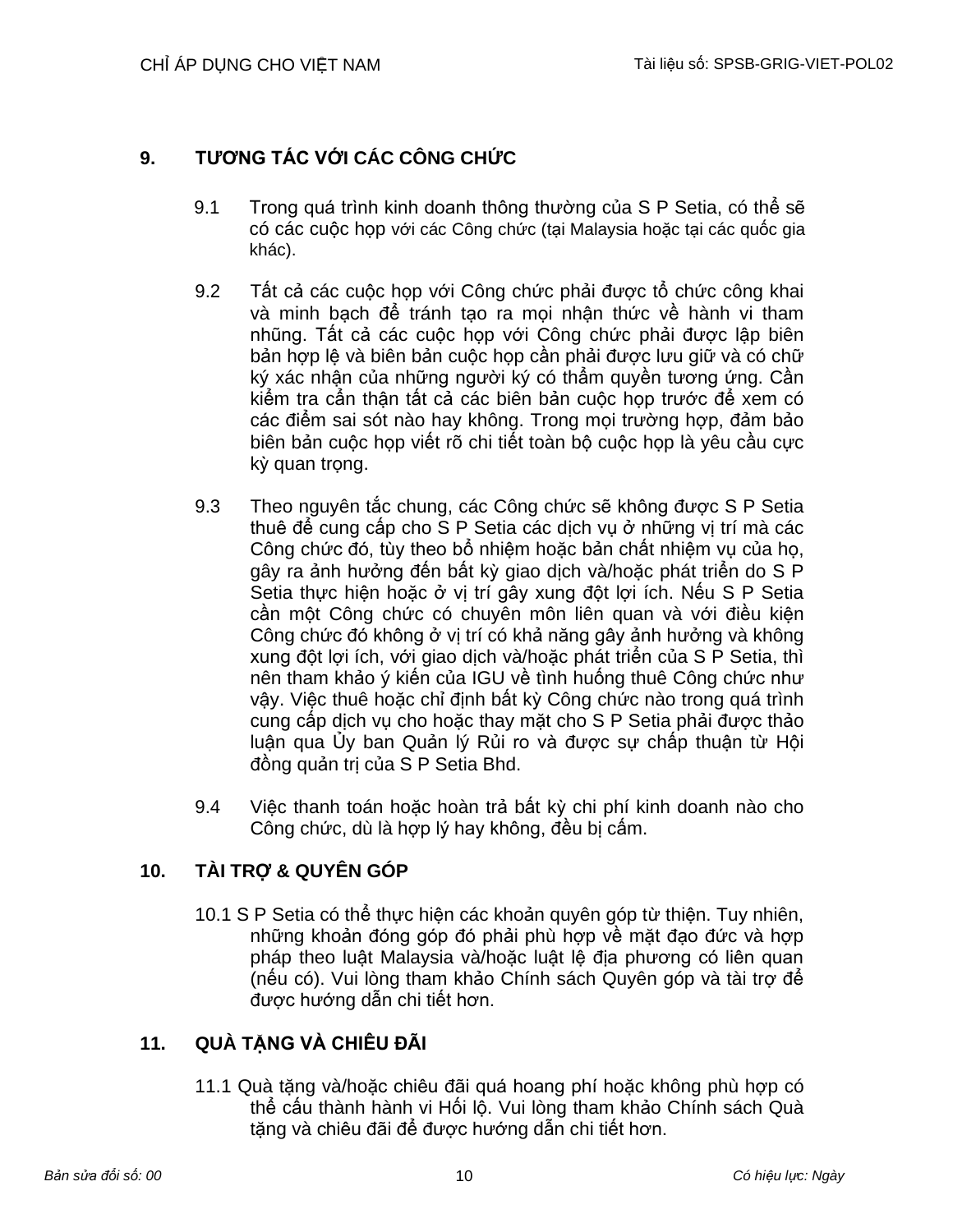# **12. CÁC KHOẢN THANH TOÁN BÔI TRƠN & "TIỀN LẠI QUẢ"**

- 12.1 **Các khoản thanh toán bôi trơn** thường là các khoản thanh toán nhỏ, không chính thức được chi trả để Công chức hoặc người khác đảm bảo hoặc xúc tiến một nhiệm vụ hoặc dịch vụ thông thường mà cá nhân hoặc công ty được phép hưởng một cách hợp pháp (chẳng hạn như đẩy nhanh quá trình xử lý đơn xin thị thực).
- 12.2 "**Tiền lại quả**" thường là các khoản thanh toán được thực hiện để đổi lại lợi thế hoặc lợi ích kinh doanh.
- 12.3 Các khoản thanh toán bôi trơn và "tiền lại quả" là các khoản thanh toán đút lót và không được thực hiện hoặc chấp nhận theo chính sách của S P Setia.
- 12.4 Nếu bạn, khi đang thay mặt S P Setia, bị yêu cầu phải thực hiện một khoản thanh toán bôi trơn, bạn phải báo cáo ngay sự việc (bằng văn bản) cho IGU. Tất cả các yêu cầu về khoản thanh toán bôi trơn phải được báo cáo theo cách này. Nếu bạn đối mặt với một yêu sách tống tiền bao hàm sự đe dọa rõ ràng hoặc ngụ ý về an toàn cá nhân của bản thân và bạn tin tưởng hợp lý rằng mình sắp gặp phải nguy cơ tổn hại cơ thể nghiêm trọng, hay mất tự do và không có phương án thay thế chính đáng nào khác, bạn có thể thực hiện chi trả các khoản thanh toán bị cấm này. Trong những trường hợp như vậy:
	- 12.4.1 Bạn phải luôn ghi trường hợp chi tiết vào sổ sách của S P Setia, bao gồm lý do thanh toán, ngày thanh toán và danh tính của người nhận.
	- 12.4.2 Bạn nên báo cáo khoản thanh toán tống tiền này cho IGU càng nhanh càng tốt để xác định hành động cần thực hiện.
- 12.5 Bạn phải tránh mọi hoạt động có thể dẫn đến hoặc có thể gợi ý rằng S P Setia sẽ thực hiện hoặc chấp nhận một khoản thanh toán bôi trơn hoặc "tiền lại quả".

# **13. SỔ SÁCH VÀ HỒ SƠ TÀI CHÍNH, VÀ KIỂM SOÁT NỘI BỘ**

- 13.1 S P Setia duy trì sổ sách và hồ sơ chi tiết, chính xác cũng như một hệ thống kiểm soát nội bộ, đảm bảo trách nhiệm giải trình đối với tất cả các quỹ và tài sản của S P Setia. S P Setia sẽ duy trì và sẵn sàng hỗ trợ các công tác kiểm tra sổ sách và hồ sơ chính xác, theo mức độ chi tiết hợp lý, để lập hồ sơ tất cả các giao dịch tài chính, đánh giá rủi ro và thẩm định một cách chính xác và rõ ràng.
- 13.2 Sổ sách và hồ sơ bao gồm: tài khoản, thư từ, hóa đơn, bản ghi nhớ, băng, đĩa, giấy tờ, sổ sách và các tài liệu khác hoặc các thông tin được sao chép dưới bất kỳ hình thức nào.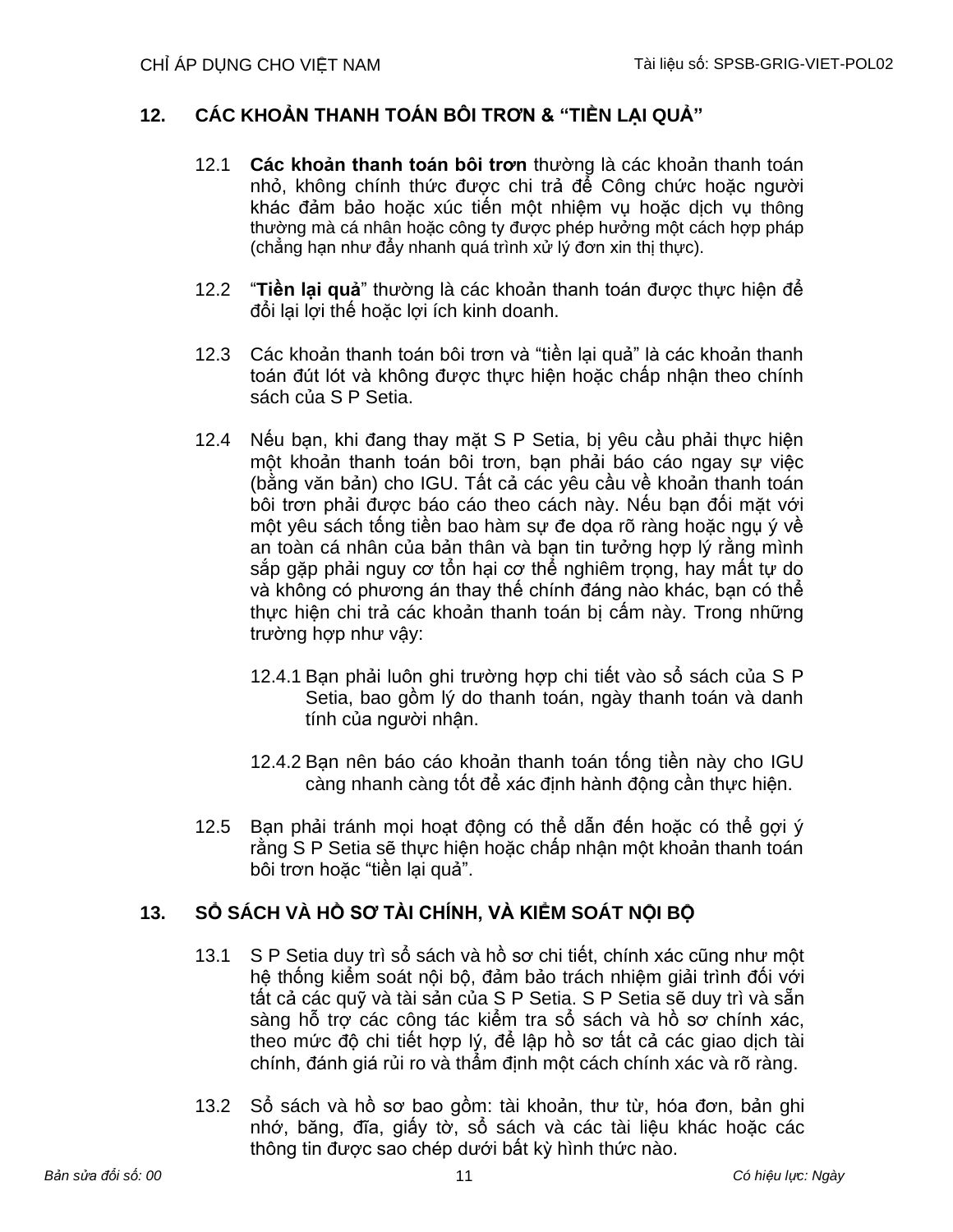- 13.3 Tất cả các giao dịch phải được báo cáo trung thực theo các quy định, chính sách và/hoặc quy trình hoạt động tiêu chuẩn có liên quan, tùy từng trường hợp. Ban Kiểm toán nội bộ của Tập đoàn sẽ giám sát quá trình tuân thủ này.
- 13.4 Không thể thực hiện thanh toán nếu không lập tài liệu hỗ trợ chính xác, đặc biệt là bất kỳ khoản thanh toán "ngoài sổ sách" hoặc các khoản thanh toán mang tính gian lận nào khác: chẳng hạn như làm sai lệch sổ sách và hồ sơ để ngụy tạo hoặc che đậy các khoản thanh toán, thanh toán cho hóa đơn giả hoặc hóa đơn gian lận, ghi mã sai sổ kế toán tổng hợp hoặc làm sai lệch báo cáo chi phí (đặc biệt là để che giấu các khoản thanh toán không hợp lý) là các hành vi trái với Chính sách này và bị nghiêm cấm.
- 13.5 Vui lòng tham khảo các quy trình hoạt động tiêu chuẩn liên quan để nhận được hướng dẫn chi tiết hơn về các trường hợp hạn chế, trong đó tiền mặt được phép sử dụng để thực hiện các thanh toán có giá trị nhỏ.

# **14. THỦ TỤC TUYỂN DỤNG**

- 14.1 Mặc dù không có quy định cấm tuyệt đối nào đối với công tác tuyển dụng dành cho những cá nhân được người khác giới thiệu, nhưng quyết định tuyển dụng không nên được dựa vào các giao dịch kinh doanh của S P Setia. Không nên trao cơ hội việc làm để đổi lấy bất kỳ lợi ích nào mà S P Setia nhận được, và Nhân viên hoặc Giám đốc không được trao đề nghị tuyển dụng để tìm kiếm bất kỳ lợi thế nào trong mọi hoạt động kinh doanh.
- 14.2 Theo quy trình đó, tất cả những nhân viên mới được tuyển dụng đều phải thực hiện các quy trình sàng lọc trước tuyển dụng theo quy định.
- 14.3 Trưởng bộ phận Nhân sự của Tập đoàn và tất cả nhân viên Nhân sự của Tập đoàn chịu trách nhiệm tuyển dụng phải đảm bảo rằng tất cả các thủ tục sàng lọc trước tuyển dụng đã được hoàn tất thỏa đáng trước khi đưa ra bất kỳ đề nghị làm việc nào.
- 14.4 Tất cả các nhân viên và Giám đốc hiện tại của S P Setia (tại thời điểm của Chính sách này) phải được tiến hành kiểm tra thẩm định thích hợp như một phần trong đánh giá rủi ro của S P Setia.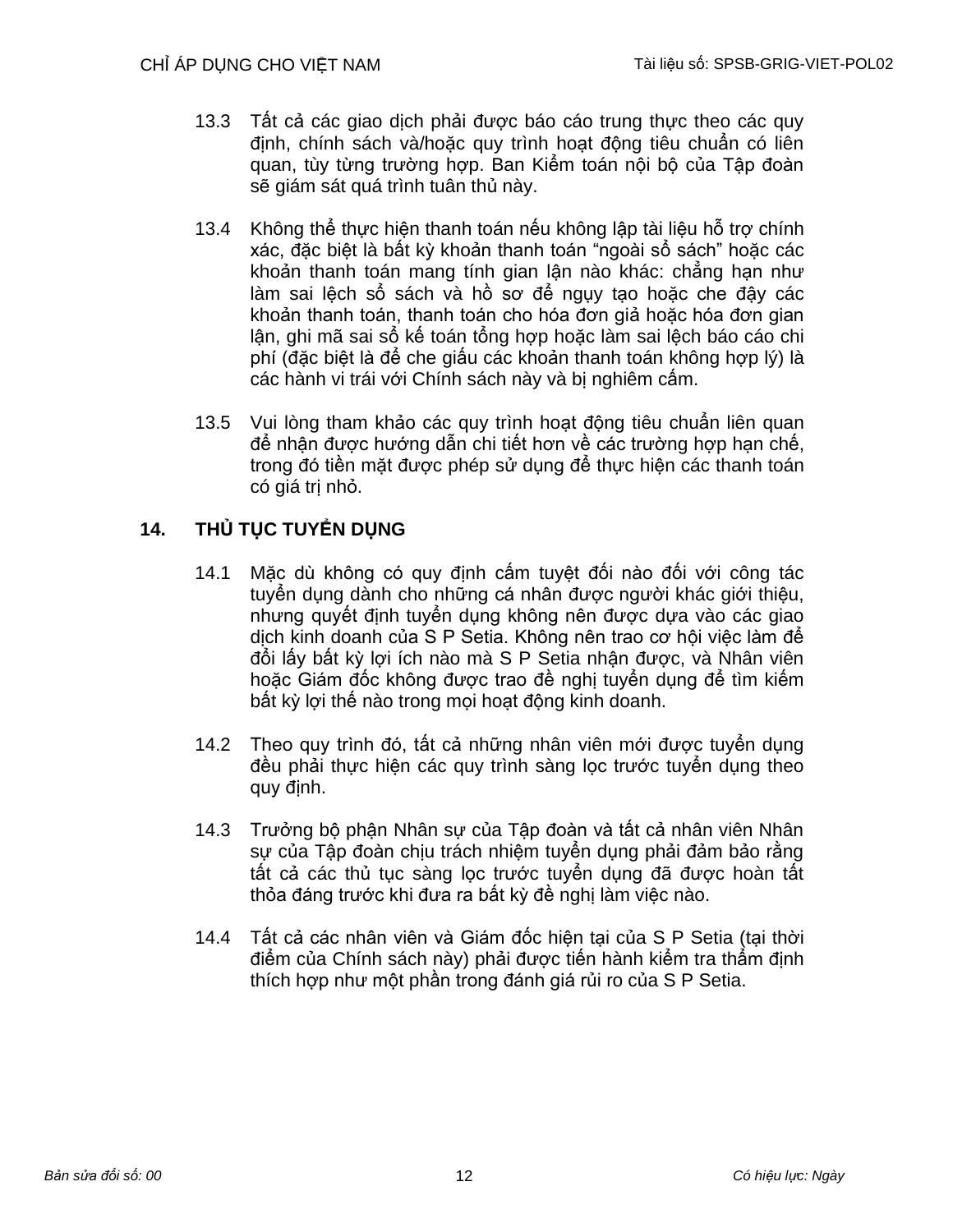# **PHẦN III: TRÁCH NHIỆM CỦA BẠN**

## **15. TRÁCH NHIỆM CỦA BẠN**

- 15.1 Bạn phải đảm bảo rằng bạn đã đọc, hiểu và tuân thủ Chính sách này cũng như các quy trình hoạt động tiêu chuẩn có liên quan.
- 15.2 Bạn phải tránh thực hiện bất kỳ hoạt động nào có thể dẫn đến hoặc gợi ý các hành vi vi phạm Chính sách này.
- 15.3 Bạn phải thông báo cho Trưởng bộ phận của mình hoặc IGU càng sớm càng tốt nếu bạn thực sự cho rằng hoặc có nghi ngờ rằng hành vi vi phạm Chính sách này đã xảy ra hoặc có thể xảy ra trong tương lai.
- 15.4 Bạn nên cảnh giác với các dấu hiệu cảnh báo về Hối lộ (ở đây được gọi là "dấu hiệu cảnh báo"), được nêu trong Phụ lục 1 của Chính sách này.
- 15.5 Việc ngăn chặn, phát hiện và báo cáo Hối lộ là trách nhiệm của tất cả những cá nhân làm việc cho S P Setia hoặc cá nhân thuộc sự kiểm soát của S P Setia.
- 15.6 Việc không tuân thủ các điều khoản của Chính sách này là một hành vi vi phạm kỷ luật.

# **16. CÁCH BÀY TỎ QUAN NGẠI**

- 16.1 Bạn nên bày tỏ quan ngại về bất kỳ trường hợp xảy ra hay nghi ngờ có căn cứ nào về các hành vi sai trái hoặc vi phạm Chính sách này trong giai đoạn sớm nhất có thể, bằng cách báo cáo ngay những trường hợp hay nghi ngờ đó bằng văn bản cho IGU. Vui lòng tham khảo Chính sách Tố giác để được hướng dẫn chi tiết hơn. Sau đó, IGU có thể đưa các báo cáo như vậy lên Ủy ban Quản lý Rủi ro và thậm chí cao nhất là Hội đồng quản trị, nếu thích hợp.
- 16.2 Nếu bạn không chắc chắn về một hành vi cụ thể có cấu thành Hối lộ hay không, hoặc nếu bạn có bất kỳ thắc mắc nào khác, thì hãy cho Trưởng bộ phận của bạn hoặc IGU biết.
- 16.3 Một khi bạn đã báo cáo nghi ngờ hoặc lo ngại của mình, không nên thảo luận vấn đề với ai khác ngoài những người chịu trách nhiệm điều tra vấn đề, cho đến khi có thông báo khác hoặc thông tin được công khai.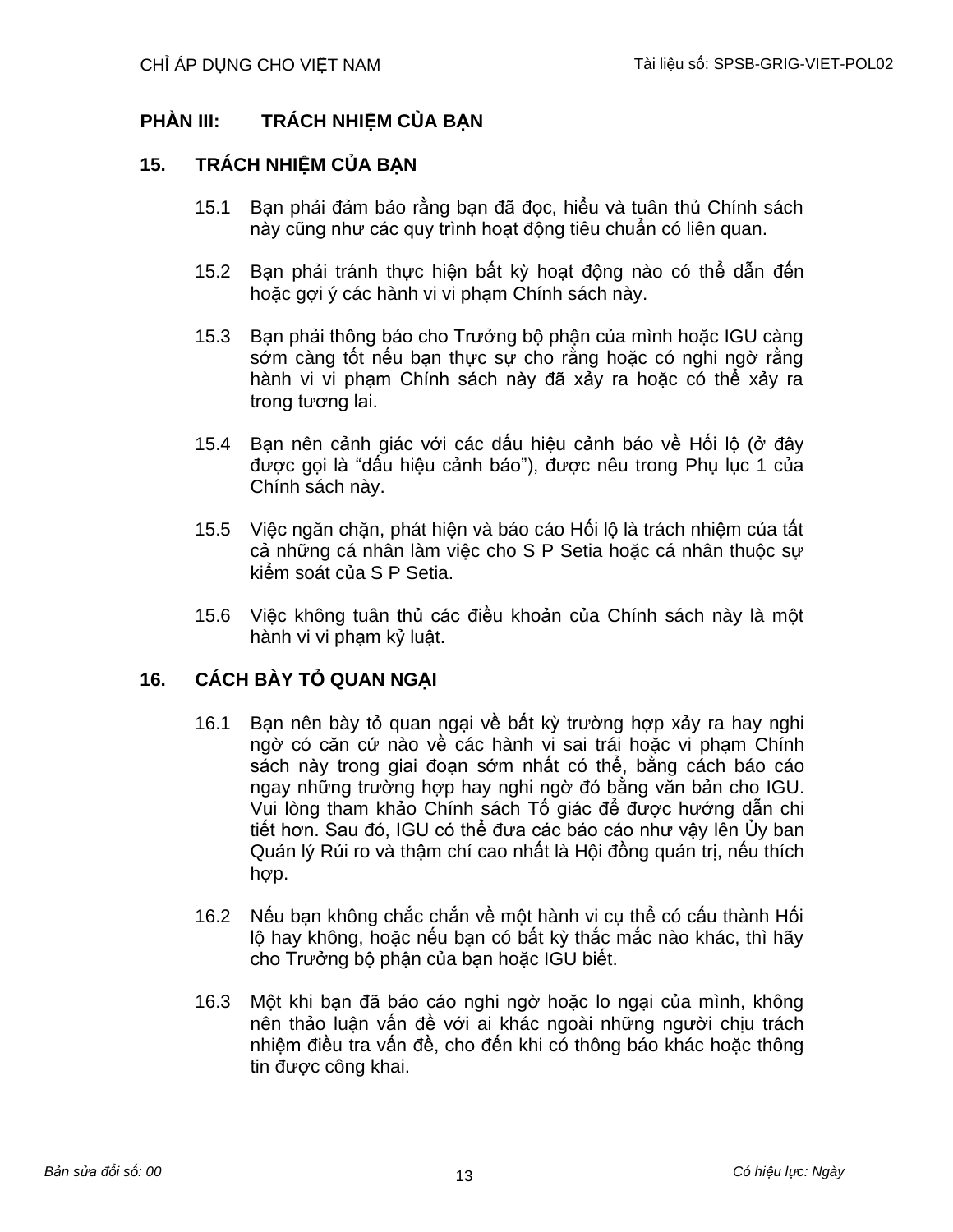## **17. CẤM CÁC HÀNH ĐỘNG TRẢ ĐŨA — BẢO VỆ ĐỐI VỚI CÁC CÁ NHÂN BÁO CÁO HÀNH VI HỐI LỘ**

- 17.1 Chúng tôi hiểu rằng những cá nhân từ chối nhận hoặc đưa hối lộ, hoặc những cá nhân bày tỏ sự lo ngại hoặc báo cáo hành vi sai trái của người khác, đôi khi lo lắng sẽ phải chịu hậu quả.
- 17.2 Tất cả các báo cáo về hành vi sai trái hoặc hành vi không phù hợp sẽ được bí mật xử lý và những cá nhân báo cáo một cách có thiện chí và trung thực sẽ được bảo vệ khỏi các hành vi trả đũa, trù dập và các hành vi đối xử bất lợi khác. Vui lòng tham khảo Chính sách Tố giác để được hướng dẫn chi tiết hơn.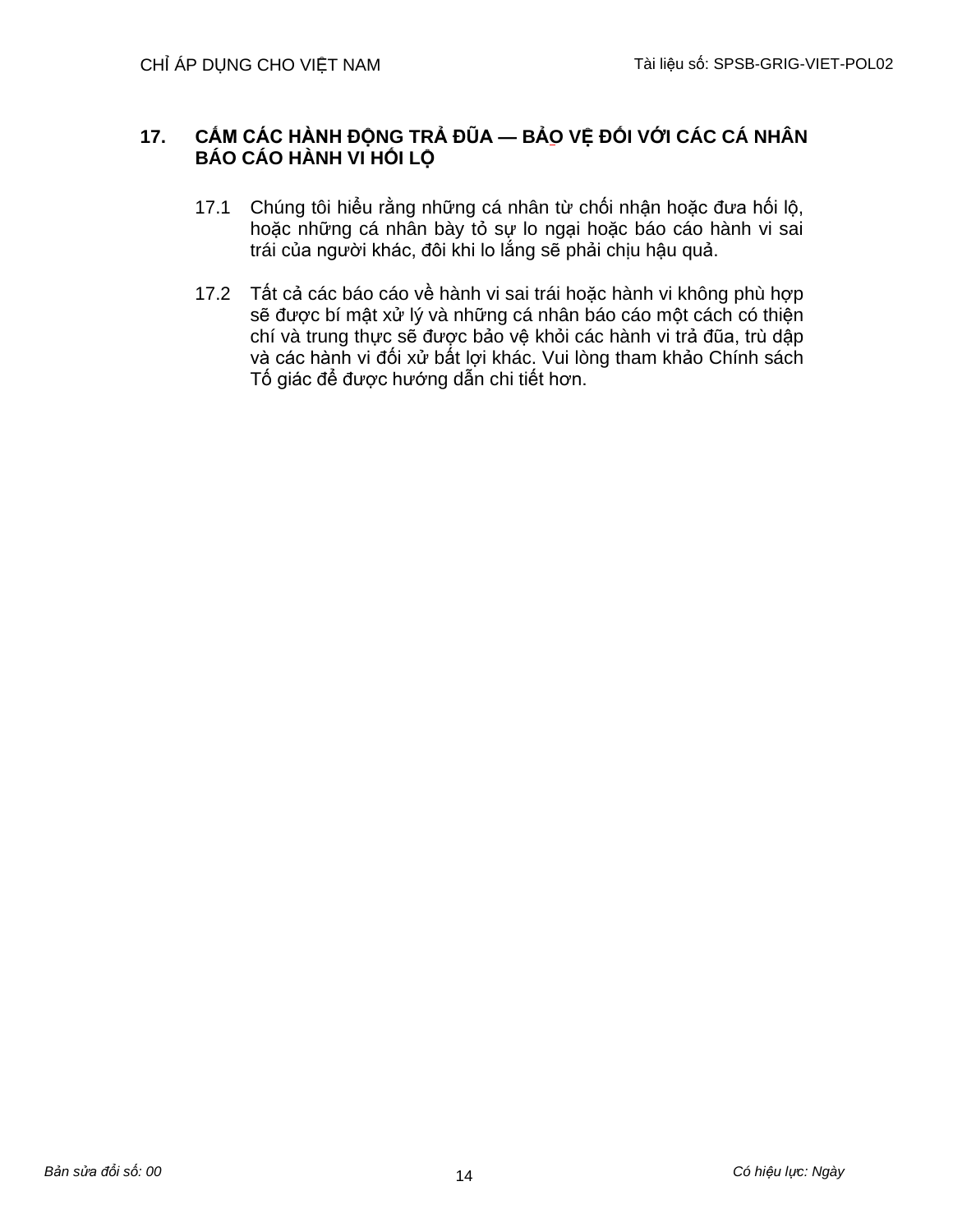# **PHẦN IV: CHƯƠNG TRÌNH ĐÀO TẠO VÀ TRUYỀN THÔNG**

## **18. HƯỚNG VỀ PHÍA TRƯỚC**

- 18.1 Tất cả mọi người đều có trách nhiệm hiểu Chính sách này và các quy trình vận hành tiêu chuẩn liên quan, cũng như hiểu vai trò của bản thân trong việc tuân theo Chính sách và các thủ tục.
- 18.2 S P Setia đang thiết kế một chương trình đào tạo mở rộng dành cho tất cả các điểm được nêu trong Chính sách này. Chương trình đào tạo đó sẽ được thiết kế cho Nhân viên, Giám đốc và Bên thứ ba. IGU chịu trách nhiệm thiết kế, lên lịch và thực hiện chương trình đào tạo chống hối lộ và tham nhũng của S P Setia.
- 18.3 Tất cả Nhân viên bắt buộc phải hoàn thành khóa đào tạo về chống hối lộ và tham nhũng.
- 18.4 Chương trình đào tạo về Chính sách này là một phần trong quá trình làm quen dành cho tất cả các Nhân viên mới.
- 18.5 Tất cả Nhân viên và Giám đốc hiện tại sẽ thường xuyên nhận được chương trình đào tạo liên quan về cách thức thực hiện và tuân thủ Chính sách này.
- 18.6 Các Bên thứ ba cũng sẽ nhận được chương trình đào tạo, nếu thích hợp. Các Bên thứ ba bắt buộc phải tham gia chương trình đào tạo khi được S P Setia gửi lời mời hoặc yêu cầu tham dự.

## **19. THEO DÕI VÀ ĐÁNH GIÁ**

- 19.1 CRIGO và Ủy ban Quản lý Rủi ro sẽ theo dõi tính hiệu quả và thường xuyên đánh giá công tác thực hiện Chính sách này để cân nhắc tính phù hợp, đầy đủ và sự hiệu quả của Chính sách. Mọi cải tiến được xác định sẽ được thực hiện trong thời gian sớm nhất. Các hệ thống và thủ tục kiểm soát nội bộ sẽ được kiểm tra thường xuyên để đảm bảo rằng những hệ thống và thủ tục đó vẫn hiệu quả trong công tác phòng chống Hối lộ.
- 19.2 Tất cả những cá nhân là đối tượng của Chính sách này chịu trách nhiệm về sự thành công của Chính sách và phải đảm bảo rằng mình sử dụng Chính sách để trình bày mọi nguy hiểm, hành vi sai trái hoặc hành vi không đúng đắn đáng ngờ.
- 19.3 Chính sách này có thể được sửa đổi theo thời gian, và mỗi Nhân viên và Giám đốc có trách nhiệm tự cập nhật các sửa đổi đó.

Chính sách này được Hội đồng quản trị thông qua vào ngày 23/11/2021.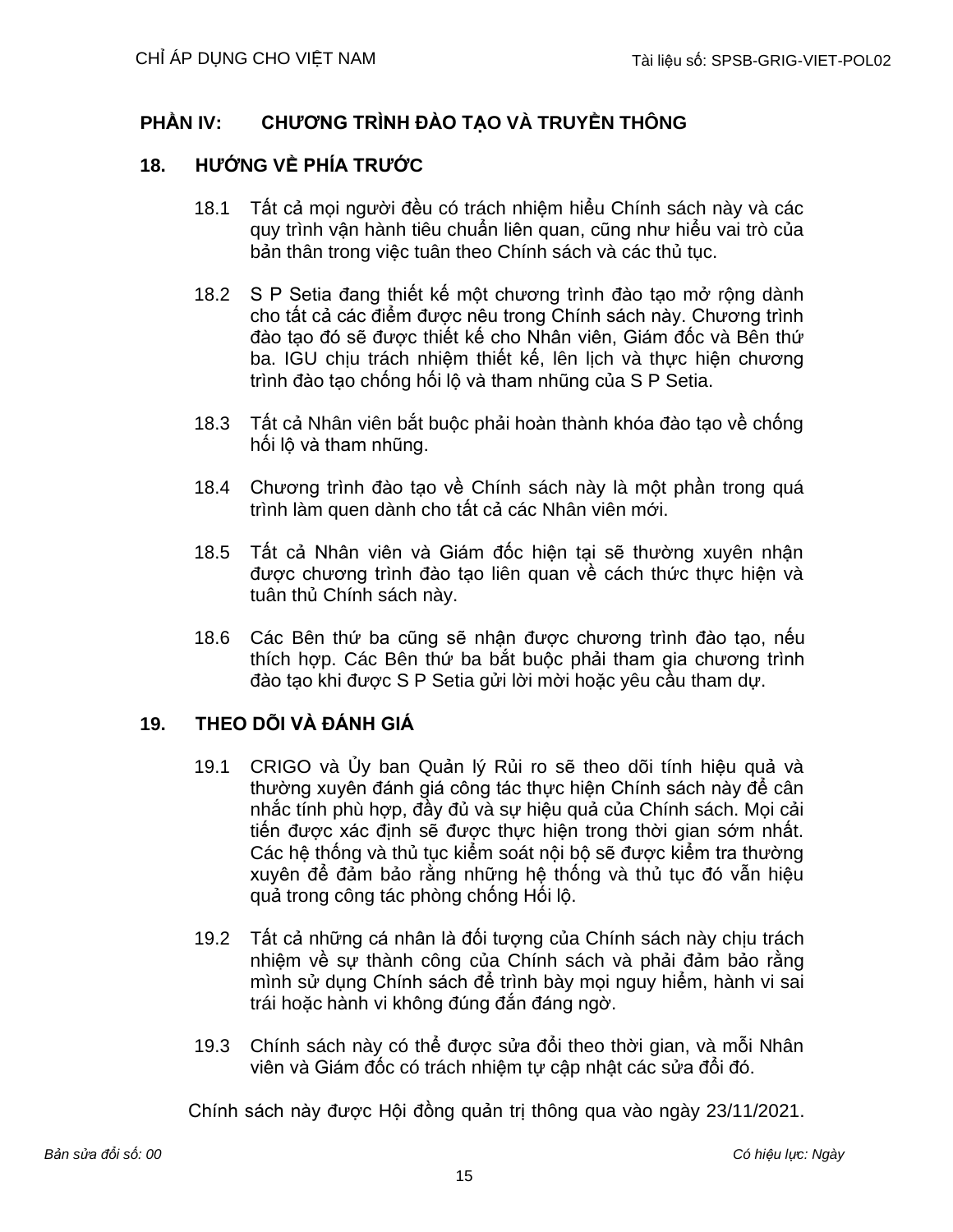# **PHỤ LỤC 1**

## **TÌNH HUỐNG RỦI RO TIỀM ẨN: "DẤU HIỆU CẢNH BÁO"**

Sau đây là danh sách các dấu hiệu cảnh báo có thể xảy ra trong quá trình làm việc cho S P Setia và có thể gây ra các quan ngại theo các luật chống hối lộ và tham nhũng khác nhau. Danh sách này không phải là bản đầy đủ và chỉ nhằm mục đích minh họa.

Nếu bạn gặp phải bất kỳ dấu hiệu cảnh báo nào trong số những dấu hiệu này trong quá trình làm việc cho S P Setia, bạn phải nhanh chóng thông báo cho Trưởng bộ phận của mình hoặc gửi báo cáo cho IGU:

- I CÁC BÊN THỨ BA
	- a) Bạn biết Bên thứ có ba tham gia vào hoặc đã bị cáo buộc tham gia vào các hoạt động kinh doanh không đúng đắn.
	- b) Bạn biết Bên thứ ba có tai tiếng về việc đưa hối lộ hoặc yêu cầu phải trả hối lộ cho họ hoặc có tai tiếng về "những mối quan hệ đặc biệt" với các Công chức có thể liên quan đến việc thực hiện một khoản thanh toán không chính thức cho Công chức đó.
	- c) Bên thứ ba đòi hoa hồng hoặc thanh toán phí trước khi cam kết ký hợp đồng với chúng ta hay trước khi thực hiện chức năng hoặc quy trình của chính phủ cho chúng ta.
	- d) Bên thứ ba yêu cầu thanh toán bằng tiền mặt và/hoặc từ chối ký thỏa thuận hoa hồng hoặc thỏa thuận phí chính thức, hoặc từ chối cung cấp hóa đơn hoặc biên lai cho một khoản thanh toán đã thực hiện từ trước.
	- e) Bên thứ ba yêu cầu thực hiện khoản thanh toán đến một quốc gia hoặc vị trí địa lý khác với địa chỉ cư trú hoặc địa điểm tiến hành kinh doanh của Bên thứ ba.
	- f) Bên thứ ba yêu cầu một khoản phí hoặc hoa hồng bổ sung bất ngờ để "tạo thuận lợi" cho một dịch vụ.
	- g) Bên thứ ba đòi hỏi các hoạt động giải trí hoặc quà tặng hoang phí trước khi bắt đầu hoặc tiếp tục đàm phán hợp đồng hoặc cung cấp dịch vụ.
	- h) Bên thứ ba yêu cầu thực hiện một khoản thanh toán để "bỏ qua" các vi phạm pháp luật tiềm ẩn.
	- i) Bạn nhận được một hóa đơn có vẻ không tuân theo tiêu chuẩn hoặc đã được tùy chỉnh từ Bên thứ ba.
	- j) Bên thứ ba từ chối tuân thủ yêu cầu kiểm toán cho quy trình đấu thầu hoặc quy trình ký kết hợp đồng.
	- k) Bên thứ ba kiên quyết sử dụng các thỏa thuận bên lề hoặc từ chối đưa các điều khoản đã thỏa thuận vào văn bản.
	- l) Bạn nhận thấy rằng S P Setia đã được lập hóa đơn cho khoản thanh toán hoa hồng hoặc phí có vẻ quá lớn với (các) dịch vụ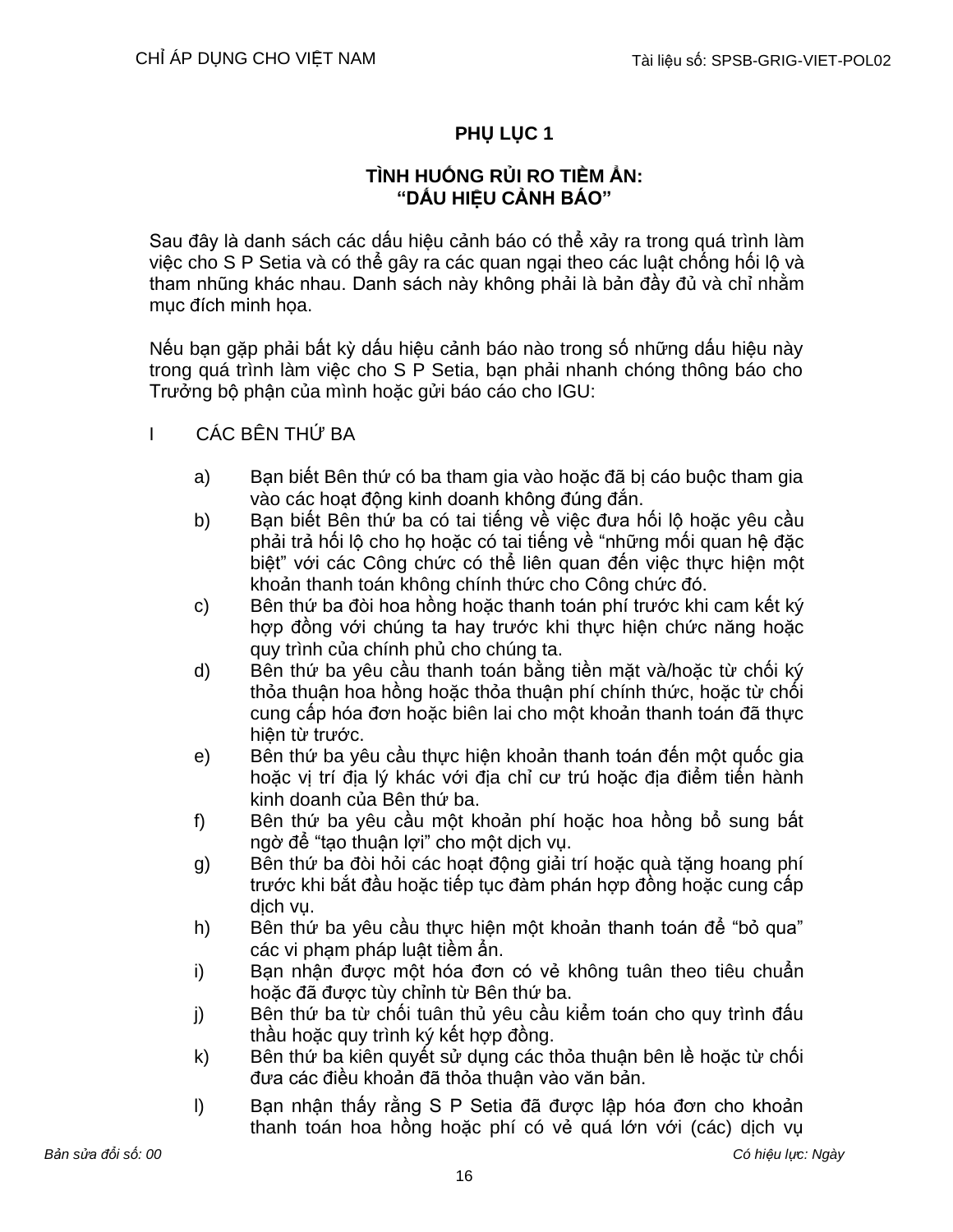được cho là đã được cung cấp.

- m) Bên thứ ba ép bạn khẩn trương thực hiện khoản thanh toán hoặc thực hiện khoản thanh toán trước thời hạn mà không có lý do rõ ràng.
- n) Các thủ tục đấu thầu thông thường bị bỏ qua và/hoặc một nhà thầu cụ thể được ưu tiên lựa chọn cho một dự án mà không có lý do rõ ràng.

## II TƯƠNG TÁC VỚI CÁC CÔNG CHỨC

- a) Bạn được yêu cầu trả một khoản phí (cho dù có hợp pháp hay không) cho một Công chức dưới hình thức cá nhân chứ không phải cho cơ quan chính phủ có liên quan.
- b) Bạn được yêu cầu trả một khoản phí (cho dù có hợp pháp hay không) cho bên thứ ba bằng tiền mặt hoặc bằng vật tương đương tiền mặt và không nhận được biên lai chính thức nào.
- c) Bạn được yêu cầu phê duyệt chi phí đi lại hoặc chi phí giải trí của một Công chức, nhưng bạn không thể tìm thấy bằng chứng nào về việc S P Setia cho phép phù hợp (theo quy trình hoạt động tiêu chuẩn liên quan) cho khoản chi đó.

## III TÀI TRỢ & QUYÊN GÓP

- a) Bạn được yêu cầu đóng góp cho một đảng chính trị để thể hiện lòng quý trong khi S P Setia giành được một hợp đồng hành chính.
- b) Bạn được hỏi xem S P Setia có thể đóng góp một khoản tiền một lần cho "tổ chức từ thiện" hoặc cho "dự án phát triển" trong khu vực địa phương hay không, tuy nhiên, bạn không được cung cấp thông tin chi tiết ngay cả khi đã yêu cầu.

## IV QUÀ TẶNG VÀ CHIÊU ĐÃI

- a) Bạn được tặng một món quà bằng tiền mặt hoặc một vật tương đương tiền như phiếu mua hàng có thể đổi thành hàng hóa, chẳng hạn như đồ dùng điện tử, số dặm bay, vàng, bạc hoặc trái phiếu vô danh.
- b) Ban được tăng một món quà có giá trị rất cao.
- c) Bạn được yêu cầu cấp quyền hoặc thanh toán chi phí đi lại hoặc chi phí giải trí cho một Công chức nhưng không có lý do công việc rõ ràng hoặc không có bằng chứng về việc được S P Setia cho phép phù hợp (theo quy trình hoạt động tiêu chuẩn liên quan) cho khoản chi đó.
- d) Bạn được yêu cầu trả tiền cho dịch vụ giải trí tại các câu lạc bộ đêm hoặc các dịch vụ về tình dục.
- e) Bạn được cung cấp các chuyến đi/chuyến du lịch, các dịch vụ giải trí xa hoa hoặc có giá trị cao, các lợi ích khác (i) trước khi bắt